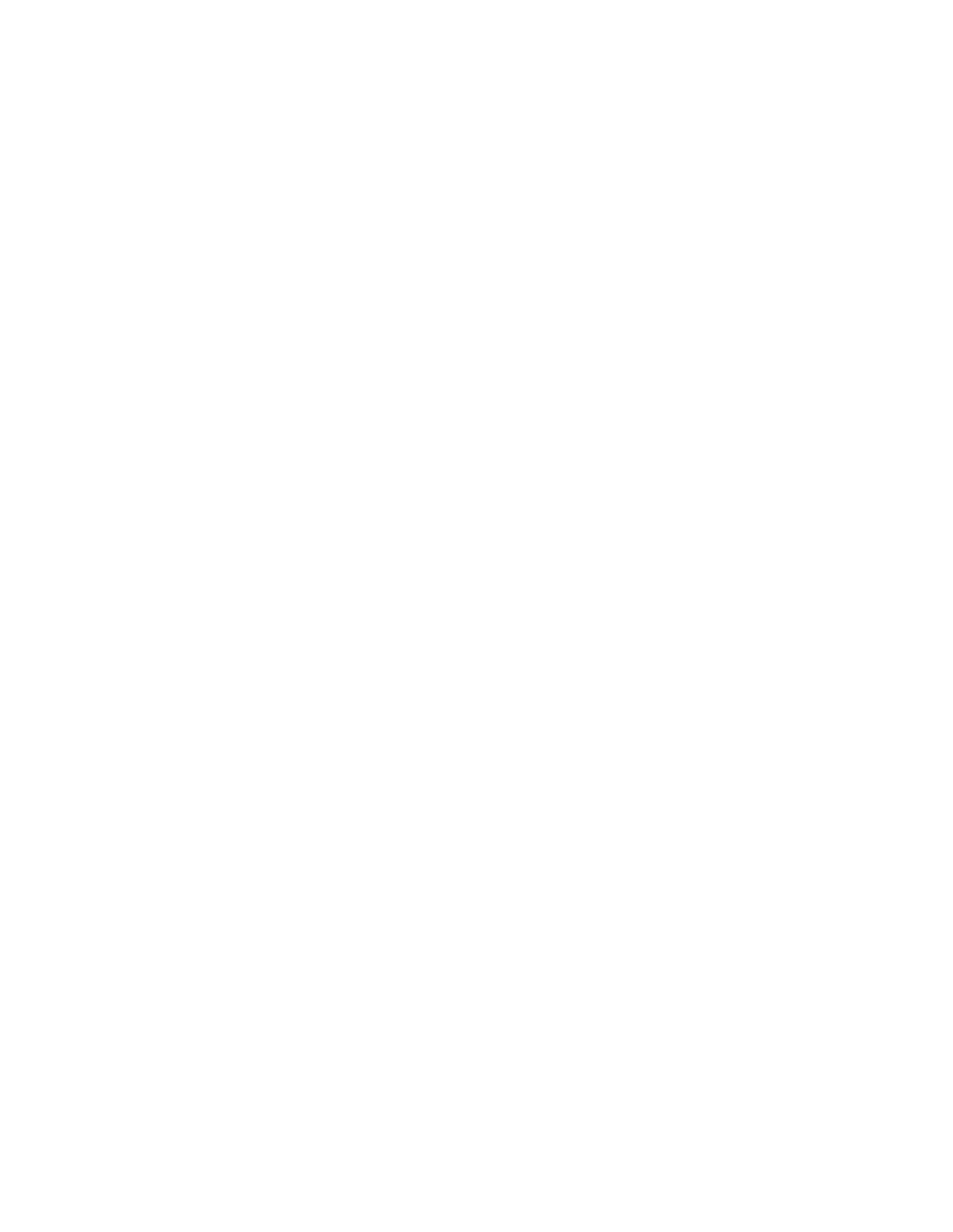

## Tuesday, September 12, 2017 – 9:00 a.m. (CDT)

#### **ORDER OF BUSINESS**

| Ι. |  |  | Call to Order |
|----|--|--|---------------|
|----|--|--|---------------|

II. Roll Call

| III. |  |  |  |  |  | Remarks by Board Chairperson / President |
|------|--|--|--|--|--|------------------------------------------|
|------|--|--|--|--|--|------------------------------------------|

| IV.   | Board of Trustees Policies (Action)<br>Selection, Evaluation and Retention of the PresidentTab 2             |
|-------|--------------------------------------------------------------------------------------------------------------|
| V.    |                                                                                                              |
| VI.   | Directors and Officers Insurance (Discussion) Tab 4                                                          |
| VII.  |                                                                                                              |
| VIII. | Delegation of Limited Authority to Board Secretary to Make Technical<br><b>Changes in Policies and Rules</b> |
| IX.   | <b>Other Business</b>                                                                                        |

X. Adjournment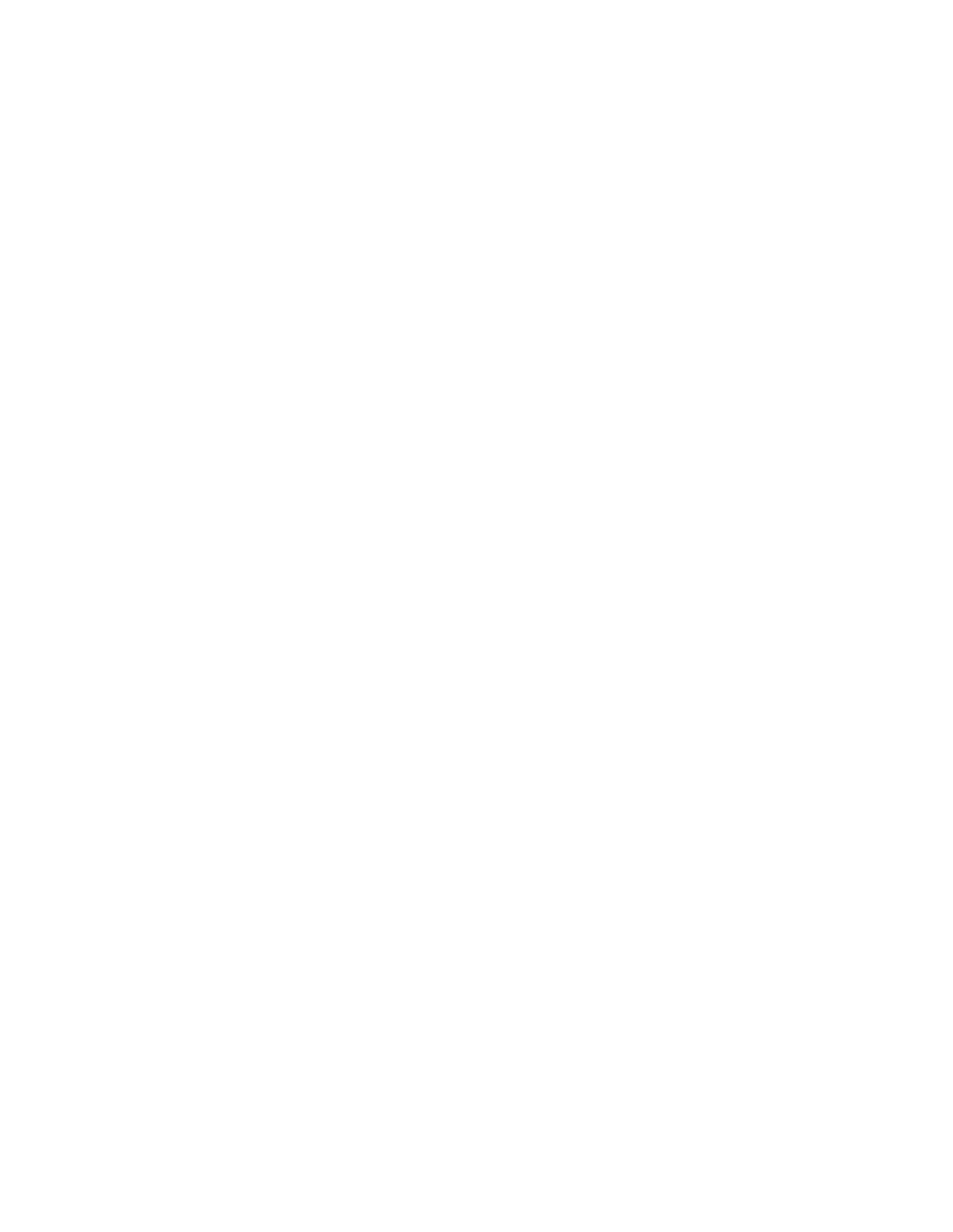

Tuesday, September 12, 2017 – 9:00 a.m. (CDT)

# Tab 1

Board of Trustees Policy Professional Development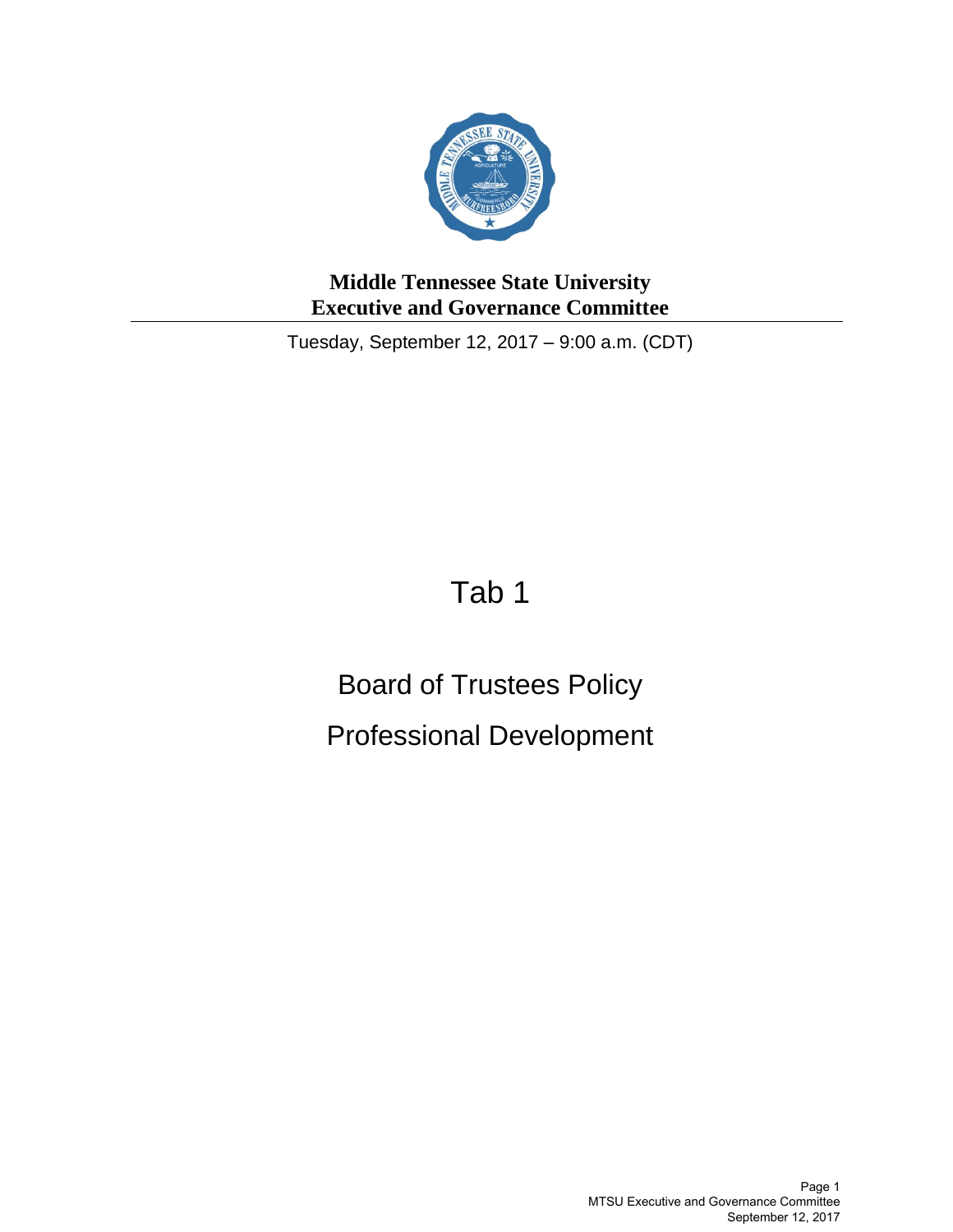Page 2 MTSU Executive and Governance Committee September 12, 2017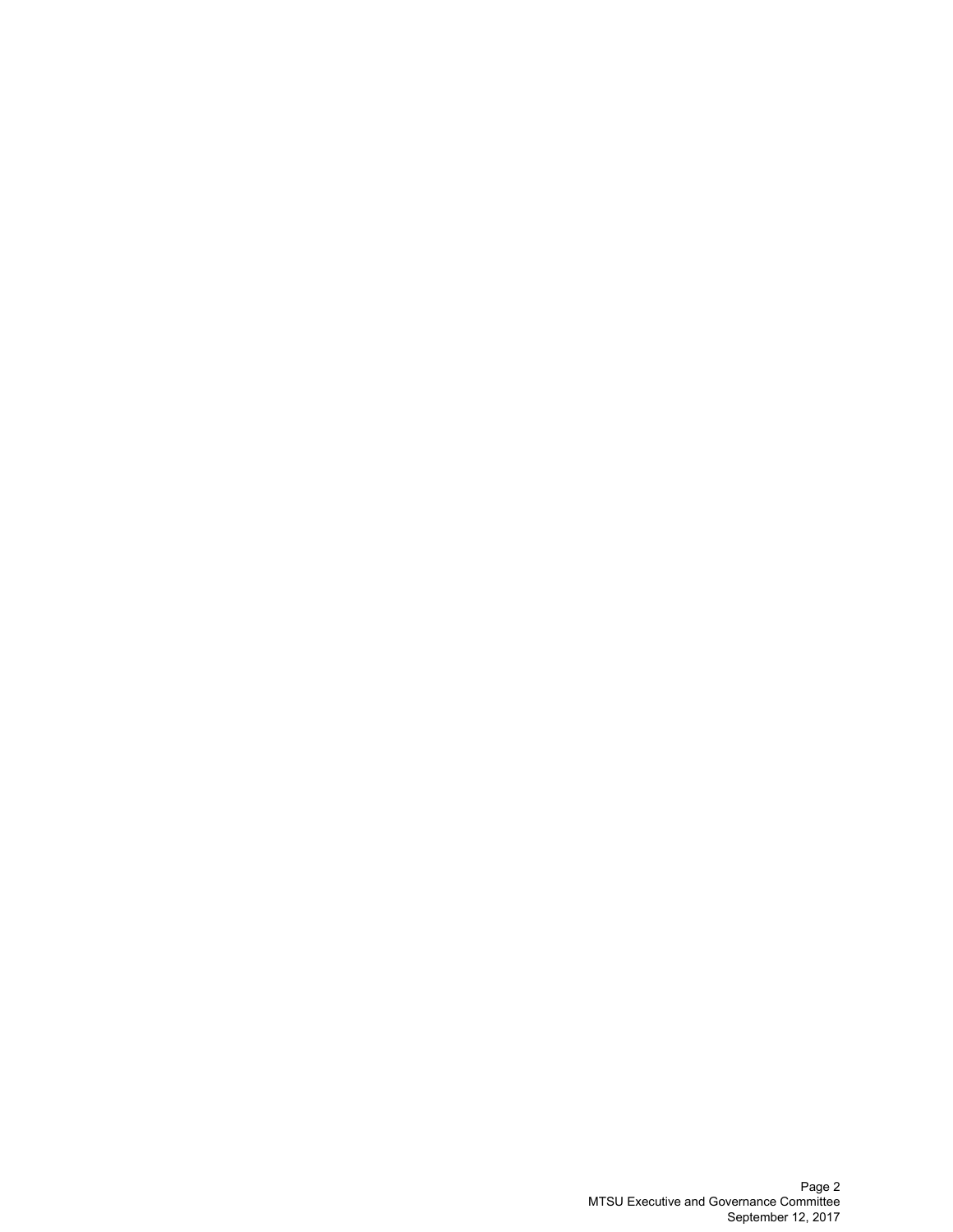

| <b>MEETING:</b>              | <b>Executive and Governance Committee</b>                          |
|------------------------------|--------------------------------------------------------------------|
| SUBJECT:                     | <b>Board of Trustees Policy</b><br><b>Professional Development</b> |
| DATE:                        | September 12, 2017                                                 |
| <b>PRESENTER:</b>            | Heidi Zimmerman                                                    |
| <b>ACTION REQUIRED:</b>      | Voice Vote                                                         |
| <b>STAFF RECOMMENDATION:</b> | Approval                                                           |
|                              |                                                                    |

#### **BACKGROUND INFORMATION:**

Tennessee Code Annotated §§49-8-201(f)(7)(A) and (B)(iii)(C) specify that board of trustees members participate in orientation programs, continuing education and professional development. The Board of Trustees must adopt a policy that facilitates these programs. The proposed policy is intended to comply with this mandate.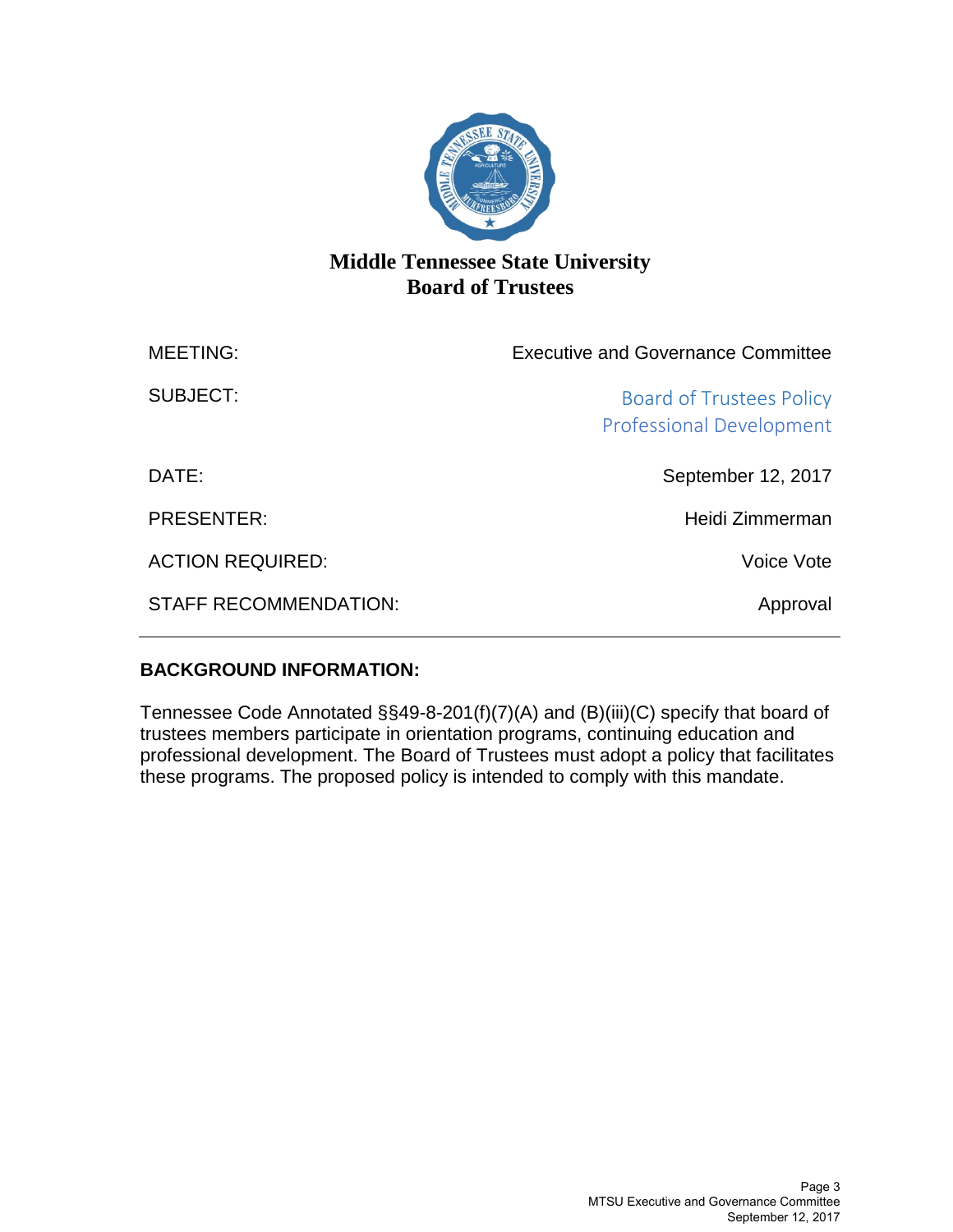## **Middle Tennessee State University Board of Trustees Policy Professional Development**

**Section 1.** The Tennessee Higher Education Commission shall coordinate and administer an orientation training program, as well as an ongoing continuing education program, for governing board members. This training shall include a perspective on higher education that incorporates national experts in higher education governance. This training shall address the roles and responsibilities of governing boards; the legal and ethical responsibilities of trustees; the board's role in upholding academic standards, intellectual diversity, and academic freedom; budget development; presidential searches and evaluation; the role of higher education in K-12 collaboration; and setting strategic goals. All newly appointed members shall attend orientation seminars within their first year of service.

**Section 2.** The Middle Tennessee State University Board of Trustees (Board) will additionally provide ongoing professional development for its members as it deems necessary and appropriate.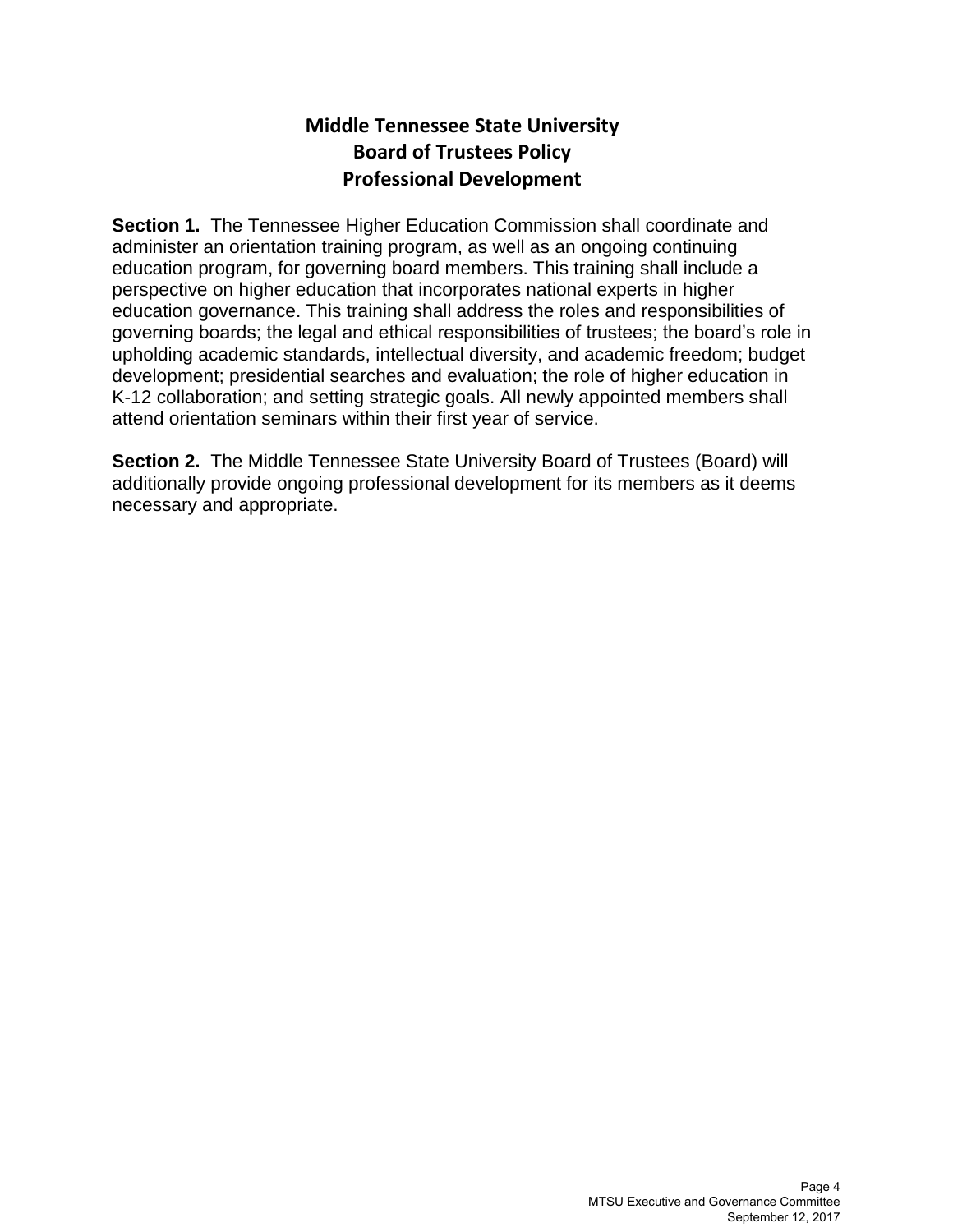

Tuesday, September 12, 2017 – 9:00 a.m. (CDT)

# Tab 2

## Board of Trustees Policy

## Selection, Evaluation and Retention of the President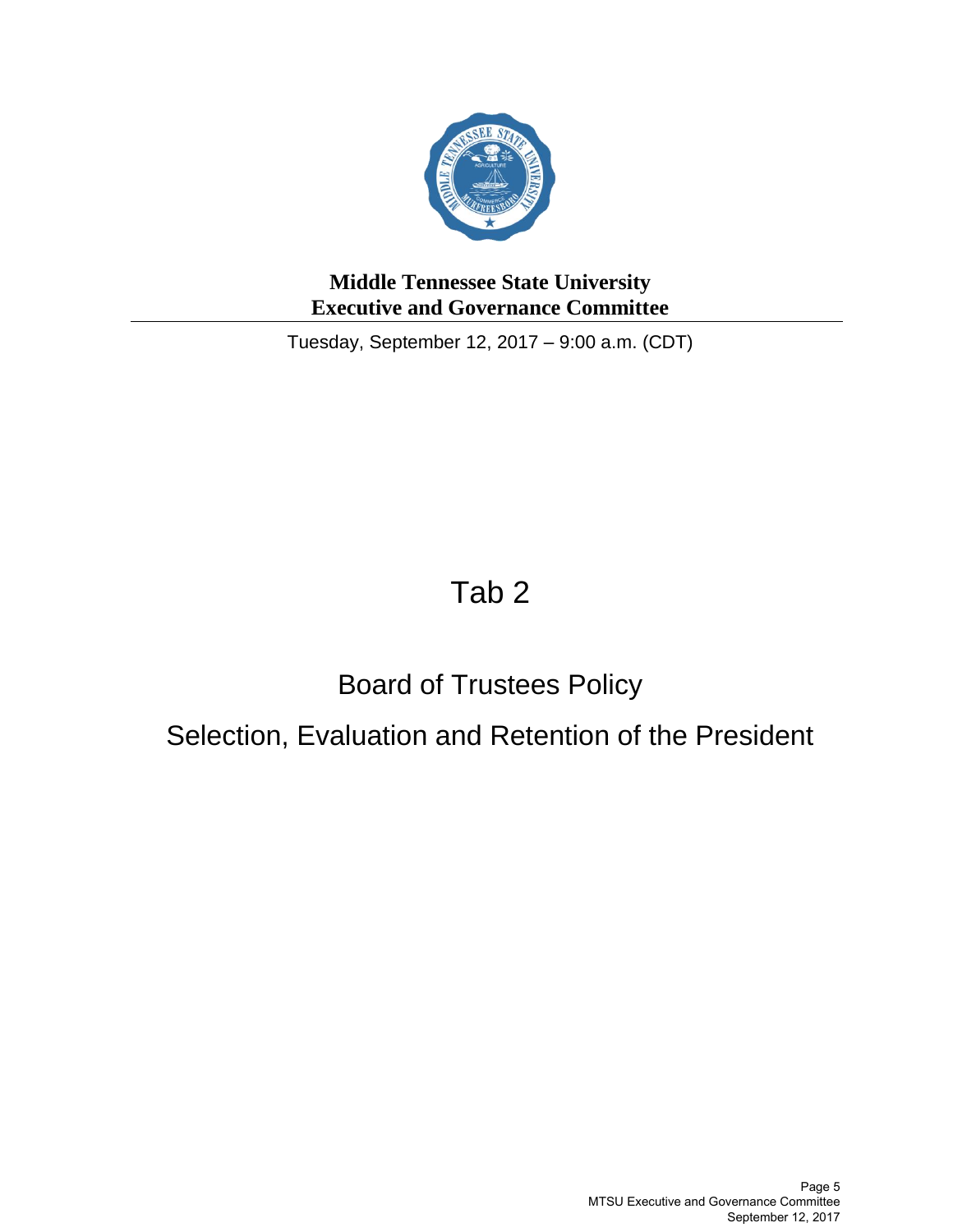Page 6 MTSU Executive and Governance Committee September 12, 2017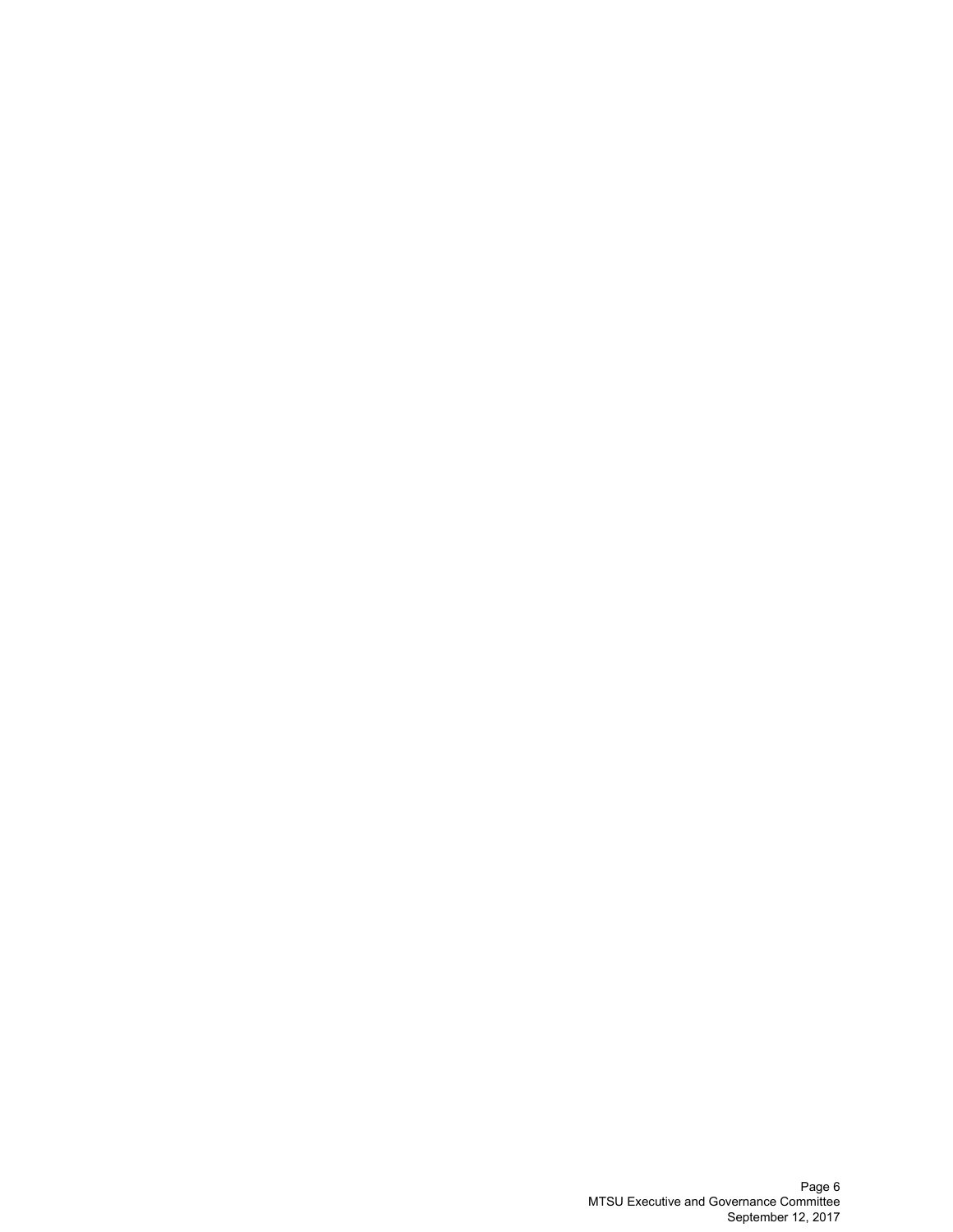

| <b>MEETING:</b>              | <b>Executive and Governance Committee</b>                                                  |
|------------------------------|--------------------------------------------------------------------------------------------|
| <b>SUBJECT:</b>              | <b>Board of Trustees Policy</b><br>Selection, Evaluation and Retention<br>of the President |
| DATE:                        | September 12, 2017                                                                         |
| <b>PRESENTER:</b>            | Heidi Zimmerman                                                                            |
| <b>ACTION REQUIRED:</b>      | Voice Vote                                                                                 |
| <b>STAFF RECOMMENDATION:</b> | Approval                                                                                   |
|                              |                                                                                            |

#### **BACKGROUND INFORMATION:**

Tennessee Code Annotated §49-8-203(a)(1)(A) and Section 2.1.2 of the Middle Tennessee State University Board of Trustees Bylaws authorize the Board of Trustees to select, employ and assess the performance of the chief executive officer of the institution, the president.

The policy provides that, as these duties are solely the responsibility of the Board, the Board shall establish the processes to be followed for each of these circumstances.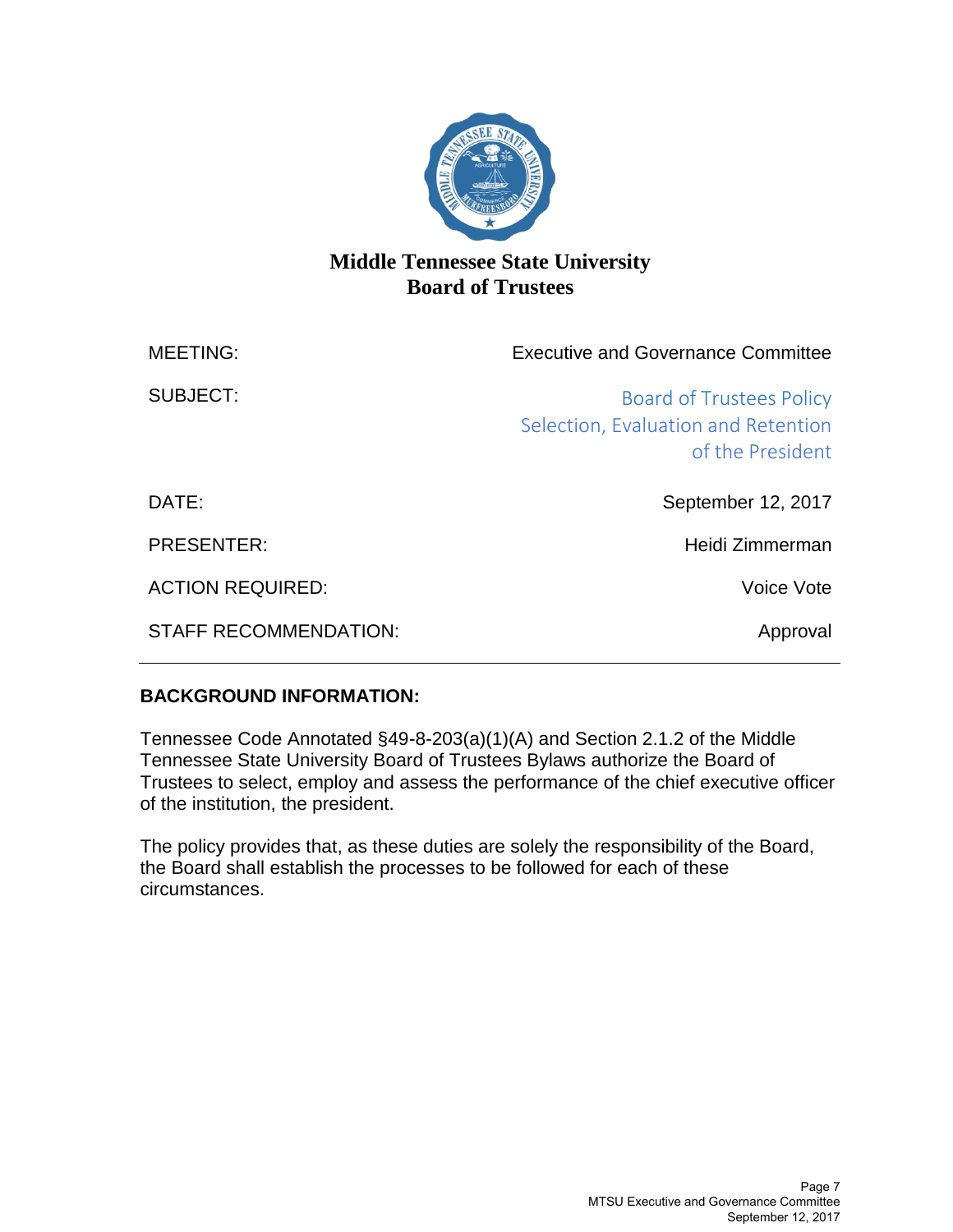#### **Middle Tennessee State University Board of Trustees Policy Selection, Evaluation and Retention of the President**

#### **Section 1. Purpose**

The Middle Tennessee State University Board of Trustees (Board) has the authority to select, appoint, retain and assess the performance of the chief executive of the University (president). This policy shall set the general parameters for these processes.

#### **Section 2. Selection of a President**

The Board shall establish a selection process and the qualification criteria as it deems appropriate. The selection process should include a mechanism for consultation and input from the campus and the community, and should reflect the University's commitment to diversity.

Prior to beginning a search for candidates for the office, the Board shall establish the qualification criteria for the position and shall announce the process it will follow for selecting a president.

The selection of the president shall be the sole responsibility of the Board.

In the event of a vacancy in the office of the president, the Executive and Governance Committee shall nominate an interim president to be approved by the Board.

#### **Section 3. Appointment and Retention of the President**

The Board may set the terms and conditions of the president's appointment to include:

- 1. A contract;
- 2. Compensation;
- 3. Conditions related to retention; and,
- 4. Conditions related to removal from office.

The decision to retain or terminate the appointment of the president shall be the sole responsibility of the Board.

#### **Section 4. Annual Evaluation of the President**

The president shall be annually evaluated by the Board based on an evaluation process coordinated by the Board Executive and Governance Committee (Committee). The evaluation period will be July 1 through June 30.

The purposes of the annual evaluation are: (1) to assist the Board in determining whether the president's performance is effective; (2) to enable the president to enhance his/her performance and leadership; (3) to promote good communication and strong working relations between the president, the Board and the campus community; (4) to enable the president and the Board to set mutually agreeable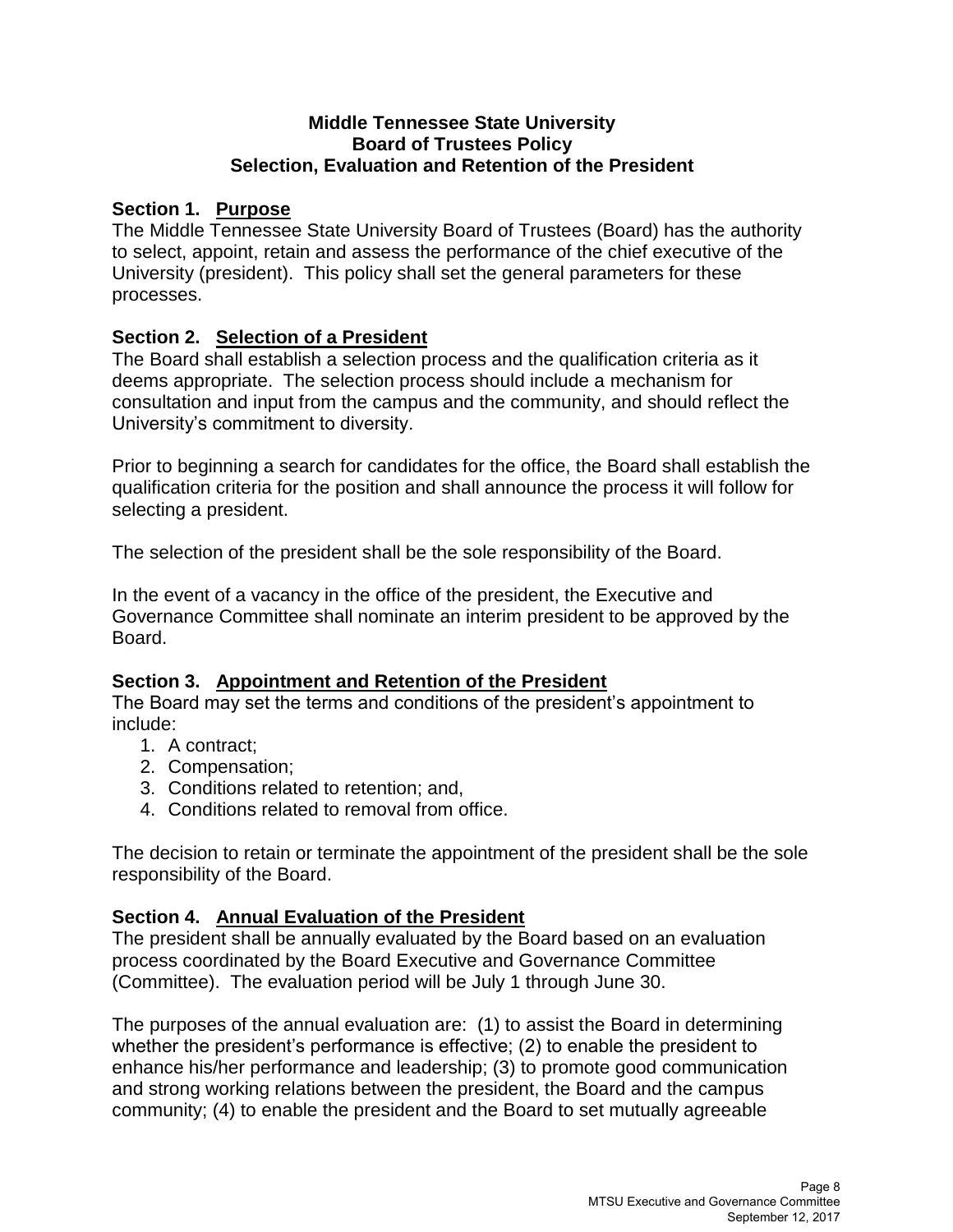goals; and, (5) to inform Board decisions on compensation and other terms of employment for the president.

The president shall prepare a written self-assessment statement (statement) in a format and according to a timetable mutually agreed upon by the president and the Committee. The statement shall include the following:

- 1. Progress toward meeting goals previously agreed upon by the president and the Board with accompanying data and metrics;
- 2. Assessment of the overall academic quality of the university, including institutional achievements and accomplishments;
- 3. Assessment of the financial status of the university;
- 4. Identification of significant institutional challenges faced over the prior year that impacted progress toward goals with an assessment of continuing or future challenges facing the university;
- 5. Goals proposed by the president for the upcoming year.

After receipt of the statement, the Chair of the Committee will share the statement with the Board and solicit their written comments. Once this feedback is collected, the Chair will meet with the president to discuss the self-assessment statement and the proposed goals, expectations and associated metrics for the upcoming year, along with the information gathered from the Board. The Chair will prepare an evaluation report to include a written assessment of the president's performance and an aggregate summary of the views of the Board. The evaluation report may include a recommendation concerning the president's compensation or other terms of employment. A copy of the evaluation report shall be provided to the president.

All job performance evaluations, as that term is defined in T.C.A. §10-7-504(a)(26), shall be confidential and not open for public inspection.

#### **Section 5. Periodic Comprehensive Review**

The president shall also be subject to a comprehensive evaluation every five years. When a comprehensive review is performed, it is to be incorporated into the annual review process, with such adjustments to the schedule as may be necessary.

This review may be performed with the assistance of one or more independent consultants to be chosen by the Executive and Governance Committee (Committee). The specific details for a comprehensive review will be determined by the Committee in consultation with the consultant and the president. However, the review will include input from the university administration, faculty, staff and students, as well as, alumni leadership and the community.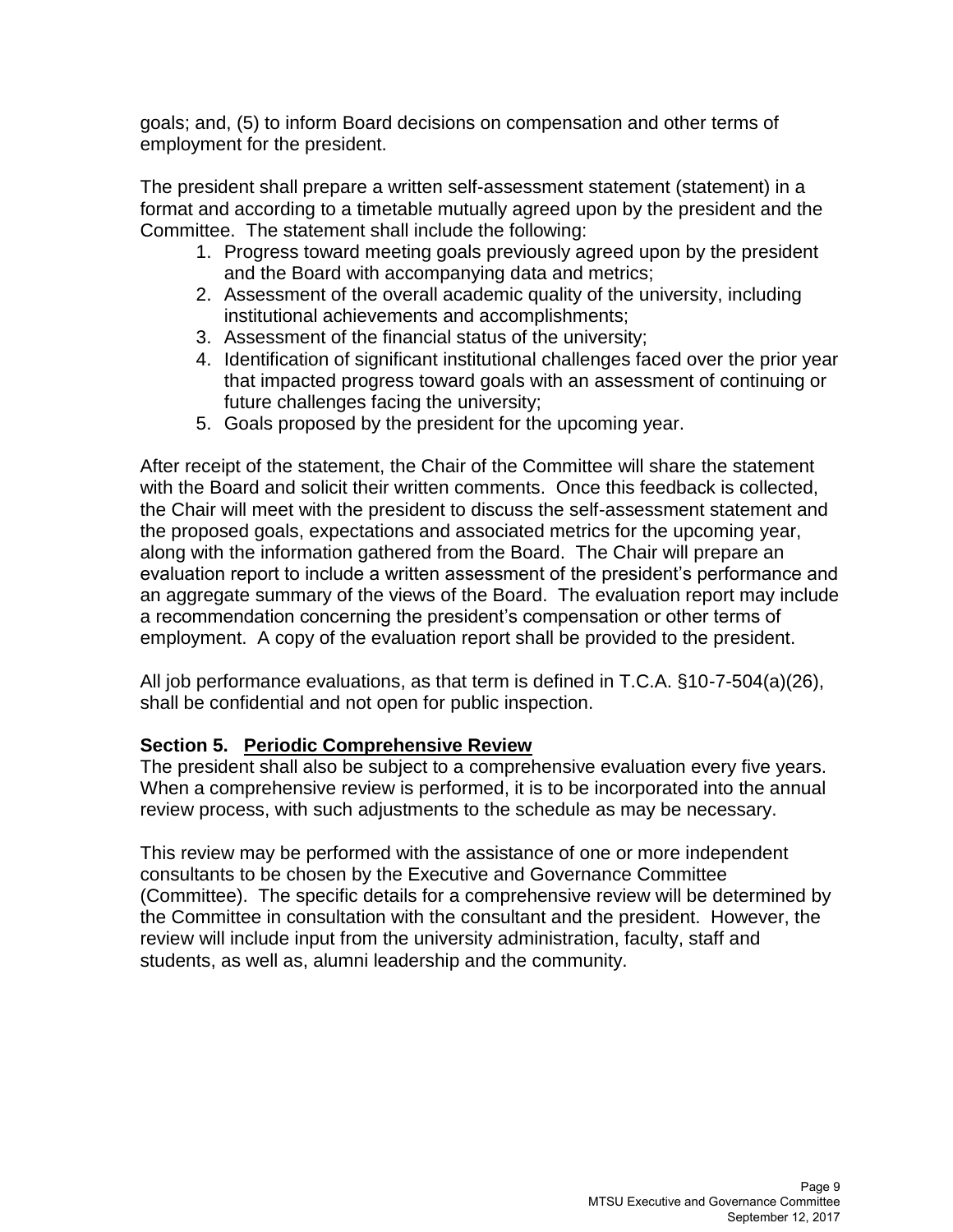Page 10 MTSU Executive and Governance Committee September 12, 2017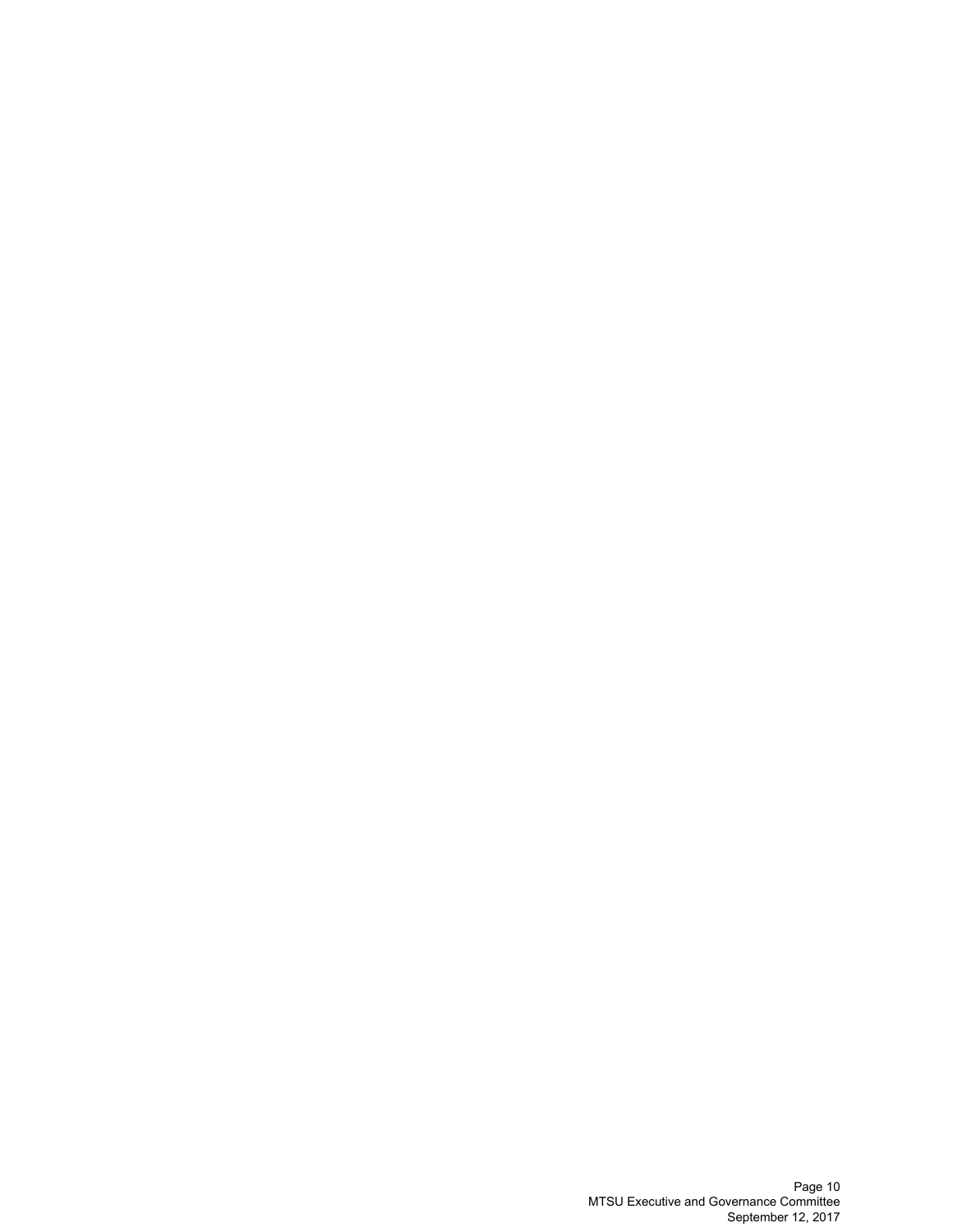

Tuesday, September 12, 2017 – 9:00 a.m. (CDT)

Tab 3

President's Salary Package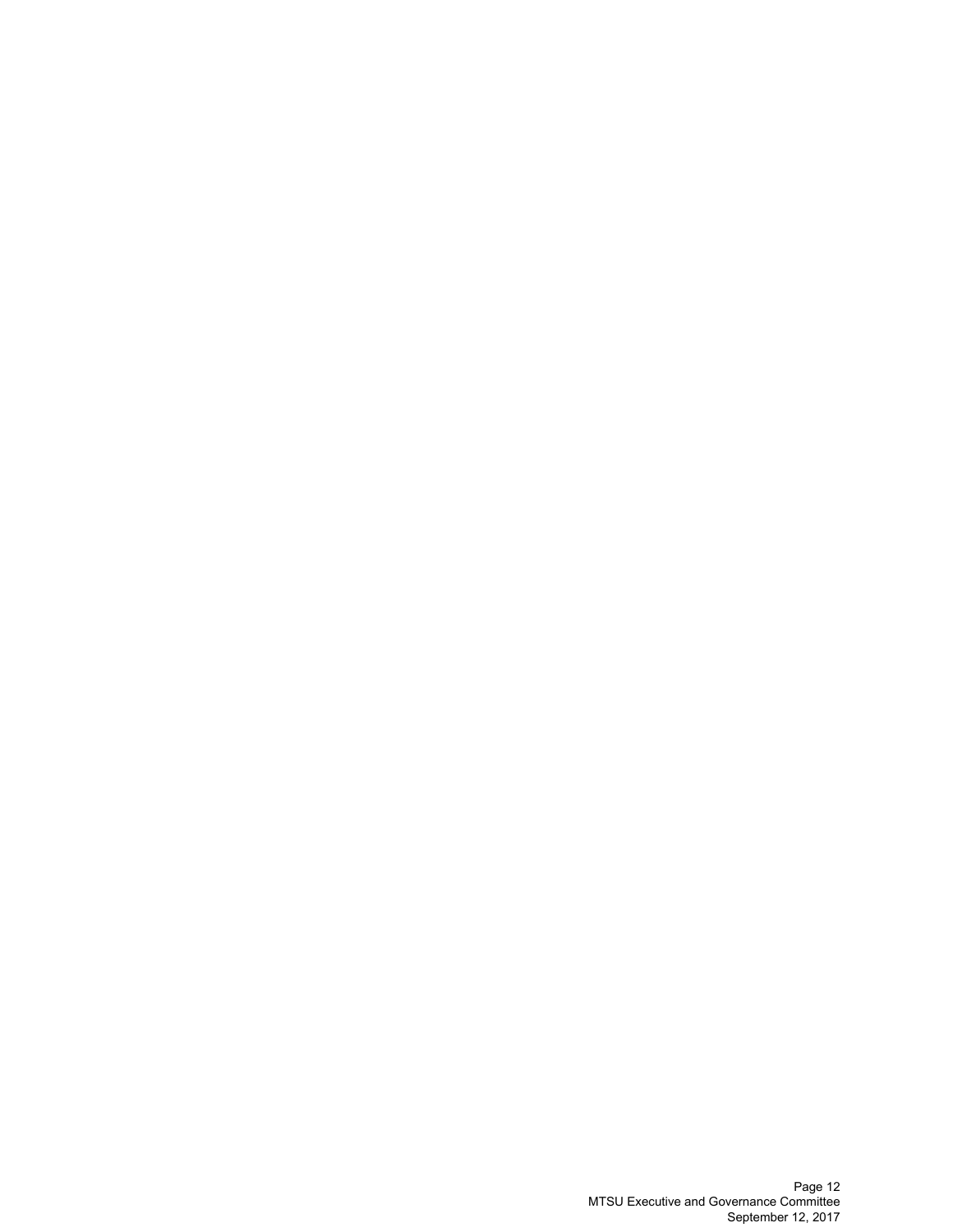

| <b>Executive and Governance Committee</b> |
|-------------------------------------------|
| President's Salary Package                |
| September 12, 2017                        |
| <b>Christine Karbowiak</b>                |
| Voice Vote                                |
| Approval                                  |
|                                           |

#### **BACKGROUND INFORMATION:**

An evaluation of the president's salary has revealed his compensation to be significantly lower when compared to presidents at peer institutions. University staff have made comparisons of the president's salary to the following groups as shown in the attached materials: (1) other Tennessee public institutions of higher education, (2) peer institutions as used in the current faculty and executive compensation plans, and (3) aspirational peers where institutions have a Carnegie classification of very high research or enrollments greater than 40% of MTSU's enrollment.

With the President reporting to and being an employee of the Board of Trustees, it is the responsibility of the Board to set the President's salary. If you will recall, the Board approved a 3% across-the-board pay increase for all other University employees at the June 2017 meeting. The President did not receive this increase as his salary is set separately by the Board.

The President currently receives University-provided housing and automobile, which is consistent with practices of other higher education institutions nationally. Other benefits found common for university presidents include retention bonuses and incentive pay based on a predefined set of criteria. TBR provided university presidents with incentive pay previously but not retention bonuses. The other Locally Governed Institutions (LGI) are in the process of evaluating presidential salary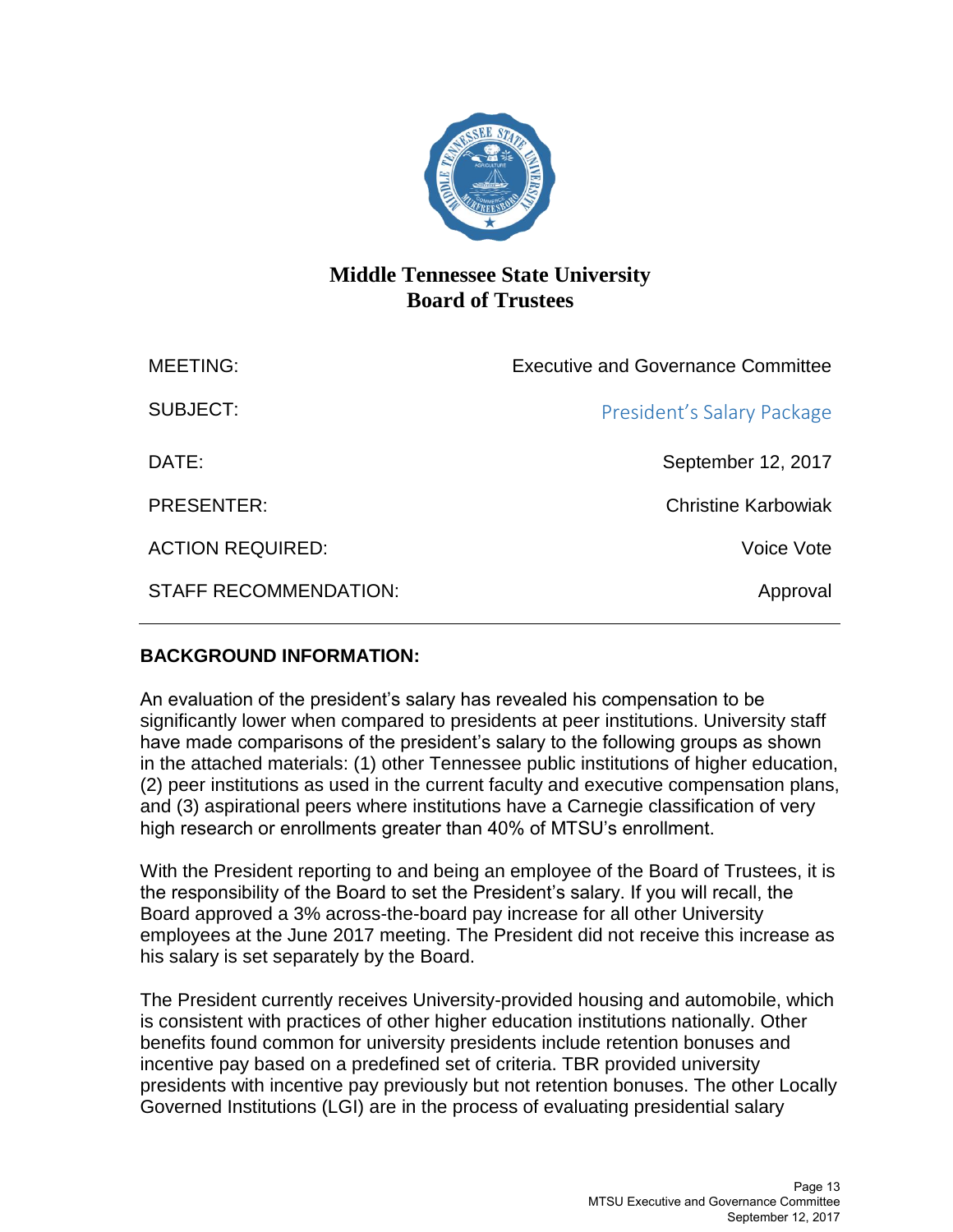packages as well, therefore, comparisons among the institutions cannot be made at this time.

The Executive and Governance Committee is being asked to provide a recommendation for the President's 2017-18 fiscal year salary. The Committee will also discuss having a contract for the President and any additional benefits to be provided to the President, such as a retention bonus, incentive pay, or other benefits, with a recommendation to be brought back to the Committee at a later meeting.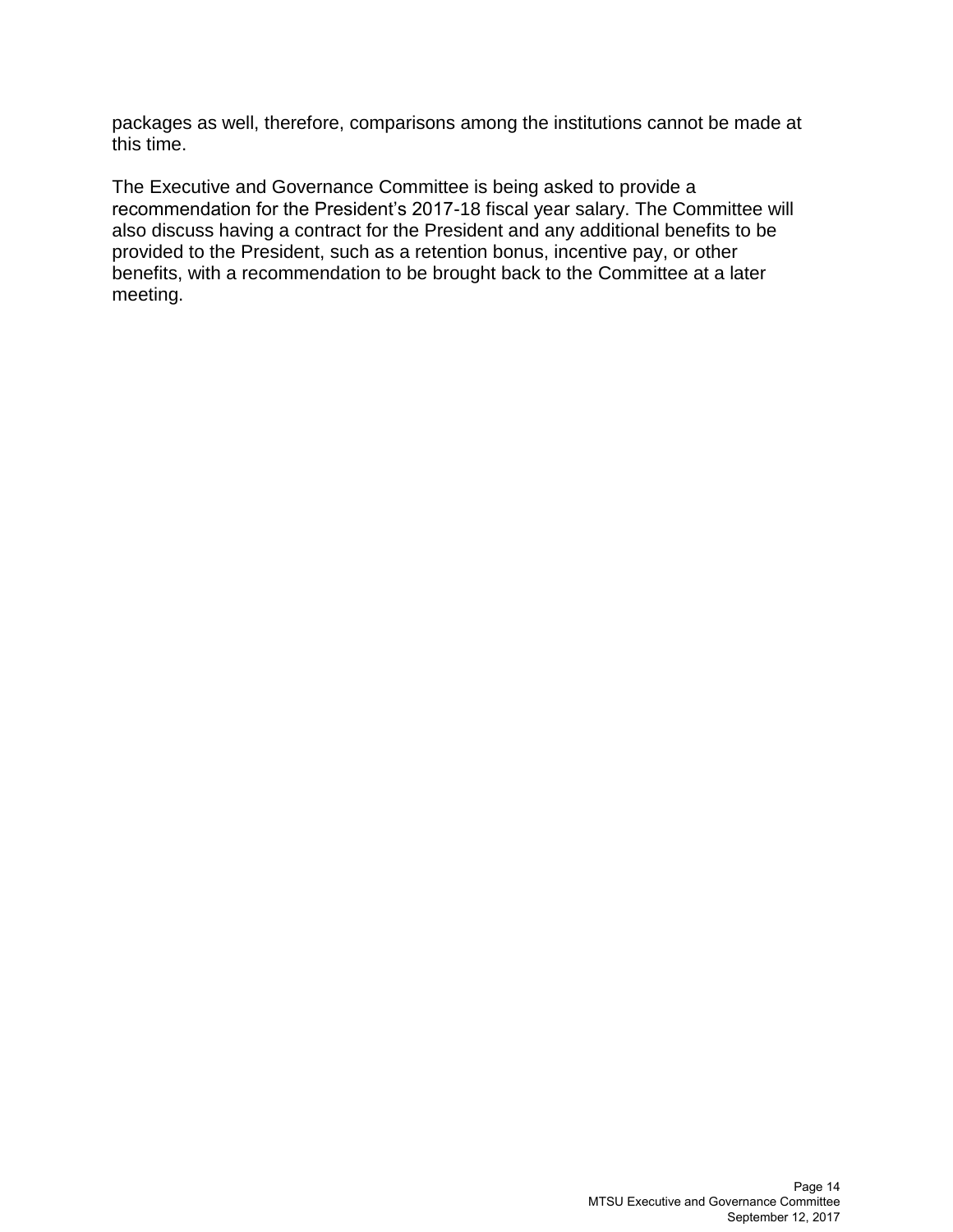| Institution      | 2016-17        | 2016-17<br><b>E&amp;G Budget</b> | <b>Fall 2016</b><br><b>Enrollment</b> |
|------------------|----------------|----------------------------------|---------------------------------------|
| UT - Knoxville   | 585,000        | 694,102,100                      | 28,104                                |
| <b>UOM</b>       | (1)<br>382,997 | 396,414,400                      | 21,453                                |
| <b>MTSU</b>      | 347,816        | 305,523,800                      | 22,159                                |
| ETSU             | 316,196        | 211,113,800                      | 14,128                                |
| <b>TSU</b>       | 316,196        | 131,571,400                      | 8,768                                 |
| UT - Chattanooga | 308,730        | 167,291,900                      | 11,497                                |
| UT - Martin      | 300,000        | 102,280,300                      | 6,682                                 |
| <b>TTU</b>       | 287,451        | 150,325,700                      | 10,535                                |
| APSU             | 261,319        | 122,873,300                      | 10,460                                |

#### **Base Salaries for University Presidents**

| Across the Board (ATB) Increase - 3%                                                                                                      | 358,250 |     |
|-------------------------------------------------------------------------------------------------------------------------------------------|---------|-----|
| <b>CUPA Data Based on 50 Peers in Current Faculty and</b><br><b>Executive Comp Plan</b>                                                   | 408,141 | (2) |
| 2015-16 CUPA Data Based on Aspirational Peers -<br><b>Carnegie Classification of Very High Research or</b><br><b>Enrollments &gt; 40%</b> | 501,274 | (3) |

(1)

 UOM's Board of Trustees approved a \$50,000 annual supplement for the President in June 2017, making the new salary \$432,997.

(2)

 Data obtained from salary information published by the College and University Professional Association (CUPA) for Human Resources.

(3)

 Data obtained from the Chronicle of Higher Education Executive Compensation Report published December 2016 as reported by each individual institution.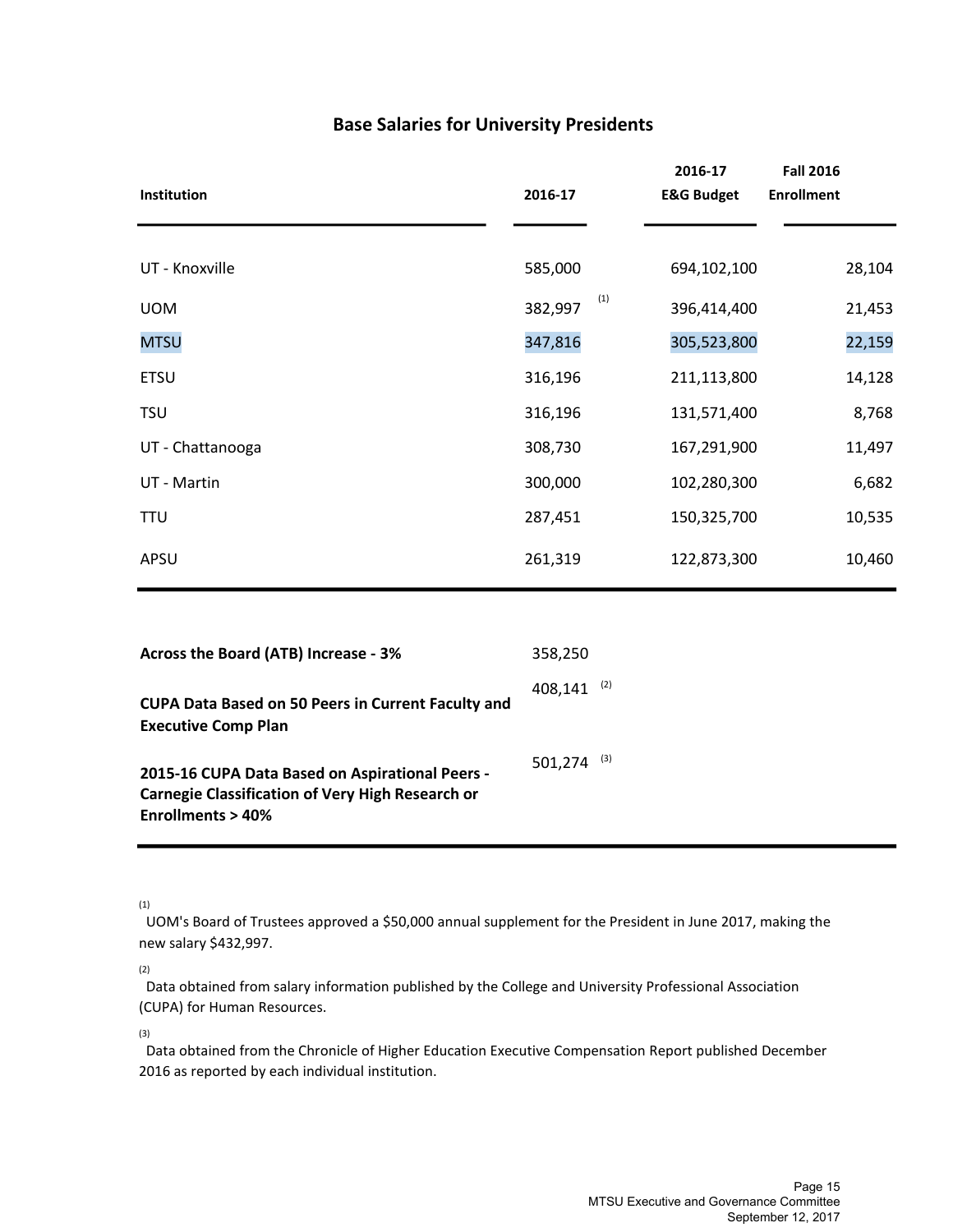Page 16 MTSU Executive and Governance Committee September 12, 2017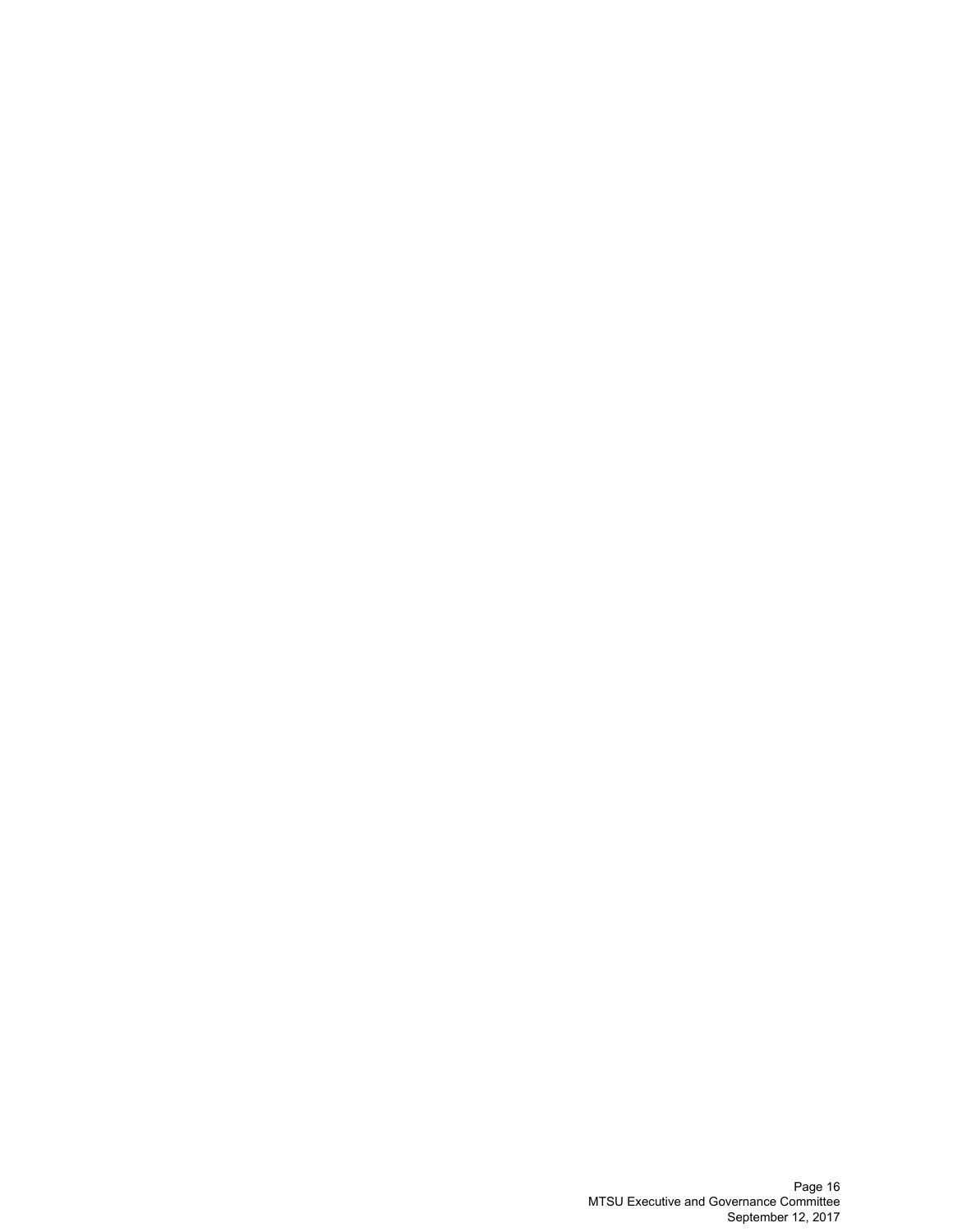

Tuesday, September 12, 2017 – 9:00 a.m. (CDT)

## Tab 4

## Directors and Officers Insurance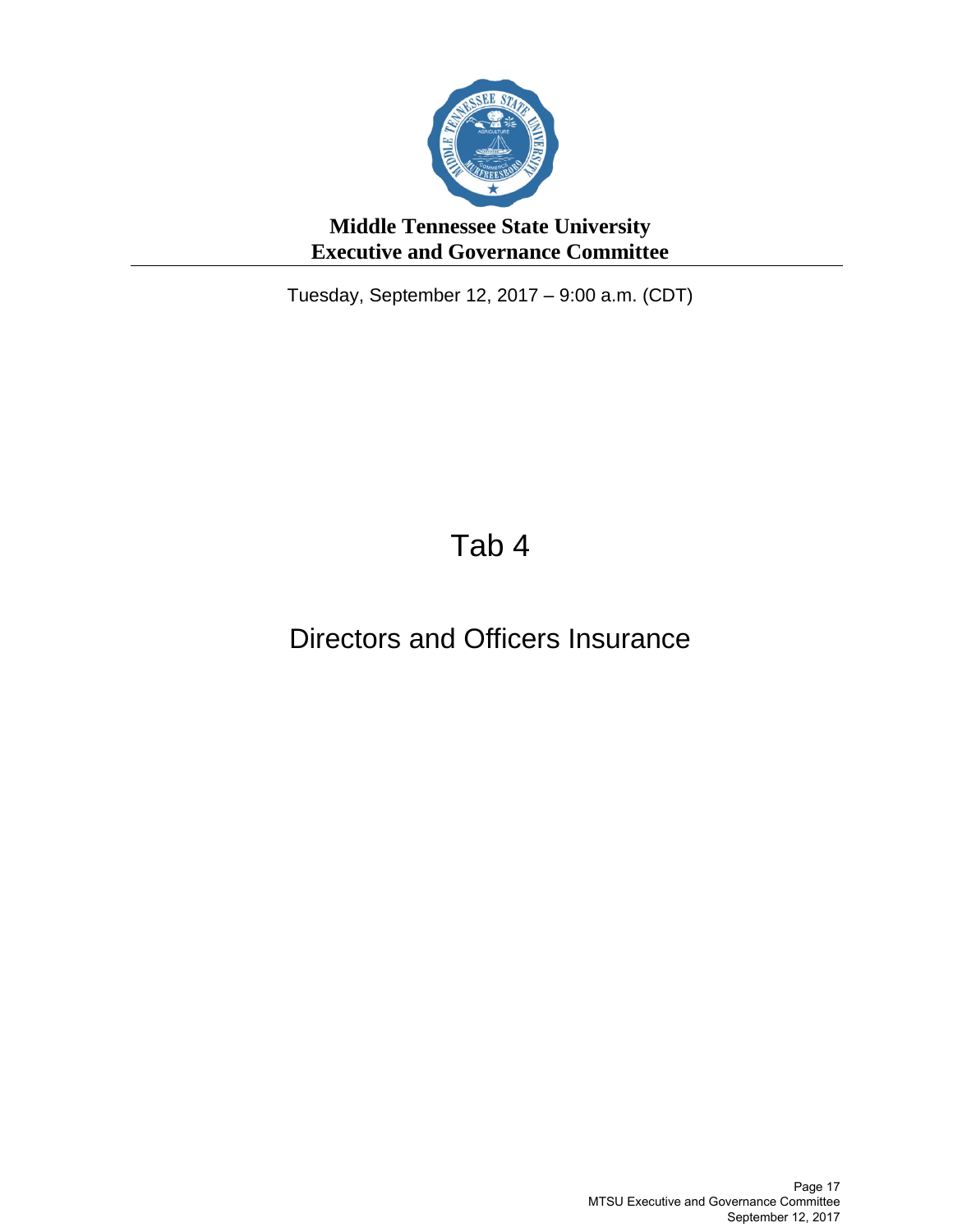Page 18 MTSU Executive and Governance Committee September 12, 2017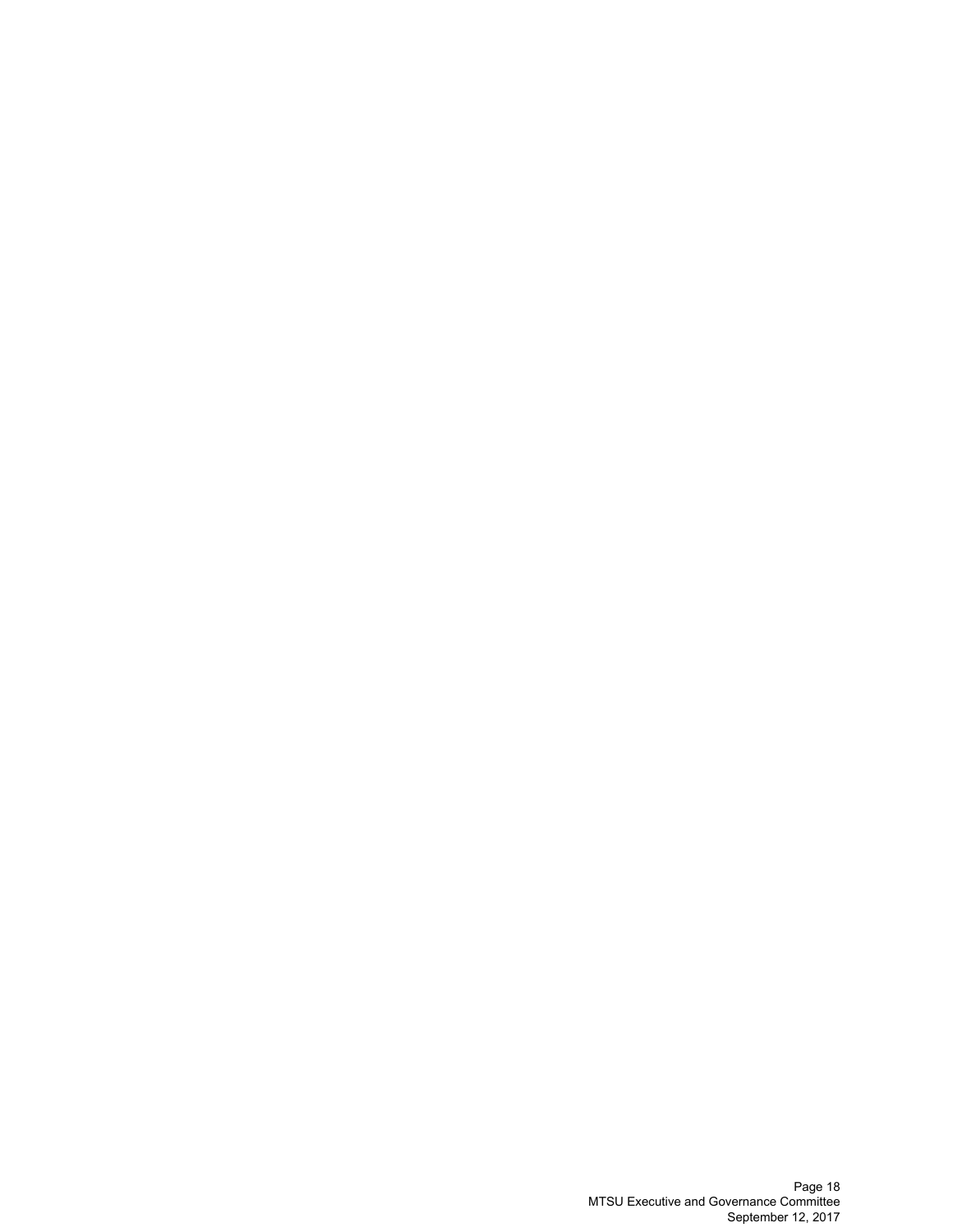

| <b>MEETING:</b>              | <b>Executive and Governance Committee</b> |
|------------------------------|-------------------------------------------|
| SUBJECT:                     | Directors and Officers Insurance          |
| DATE:                        | September 12, 2017                        |
| <b>PRESENTER:</b>            | Heidi Zimmerman                           |
| <b>ACTION REQUIRED:</b>      | <b>Discussion</b>                         |
| <b>STAFF RECOMMENDATION:</b> | No Action Needed                          |

#### **BACKGROUND INFORMATION:**

Staff was requested to review the issue of obtaining Directors and Officer insurance coverage for the Board of Trustees and to then provide the Board with a recommendation.

Considered state officers or employees for tort liability purposes, Board trustees are absolutely immune from liability for acts or omissions occurring within the scope of their official duties. Actions deemed to be taken within the scope of official duties include, but are not limited to, actions taken pursuant to the statutes, policies, or procedures of the State of Tennessee, or when the officer or employee had reason to believe that he/she acted pursuant to such.

It is staff's recommendation that directors and officers insurance coverage not be purchased.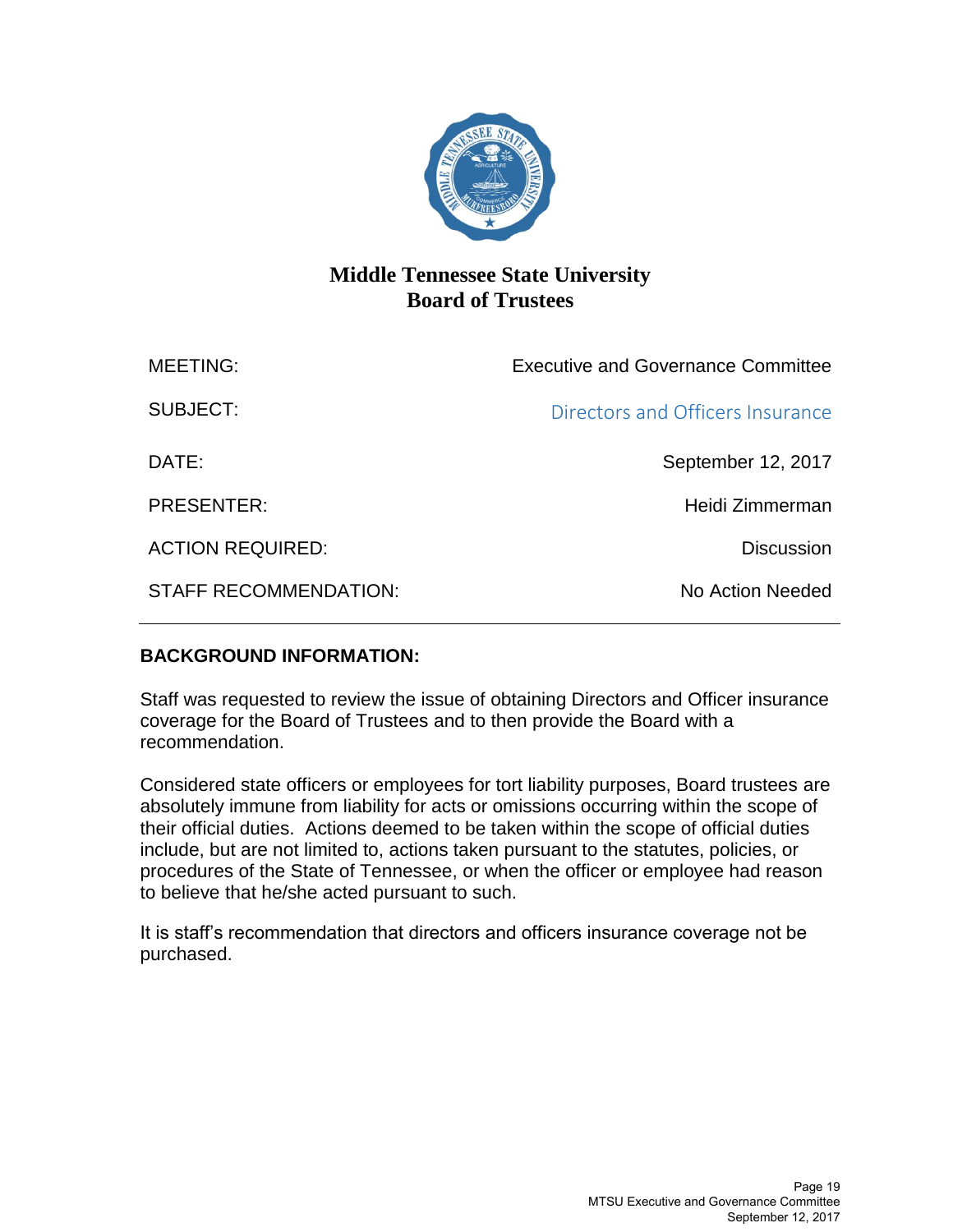Page 20 MTSU Executive and Governance Committee September 12, 2017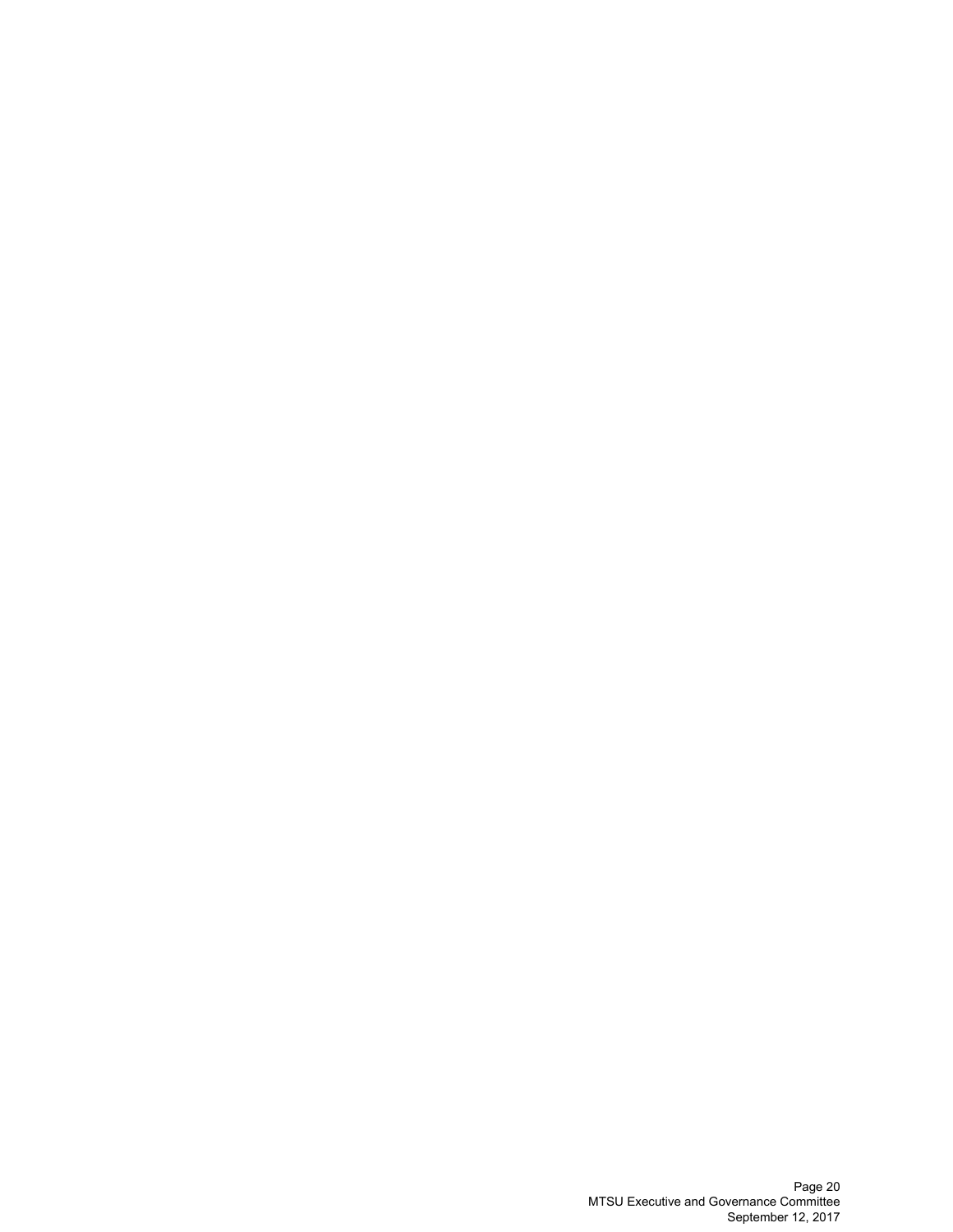

Tuesday, September 12, 2017 – 9:00 a.m. (CDT)

# Tab 5

## Institutional Mission Statement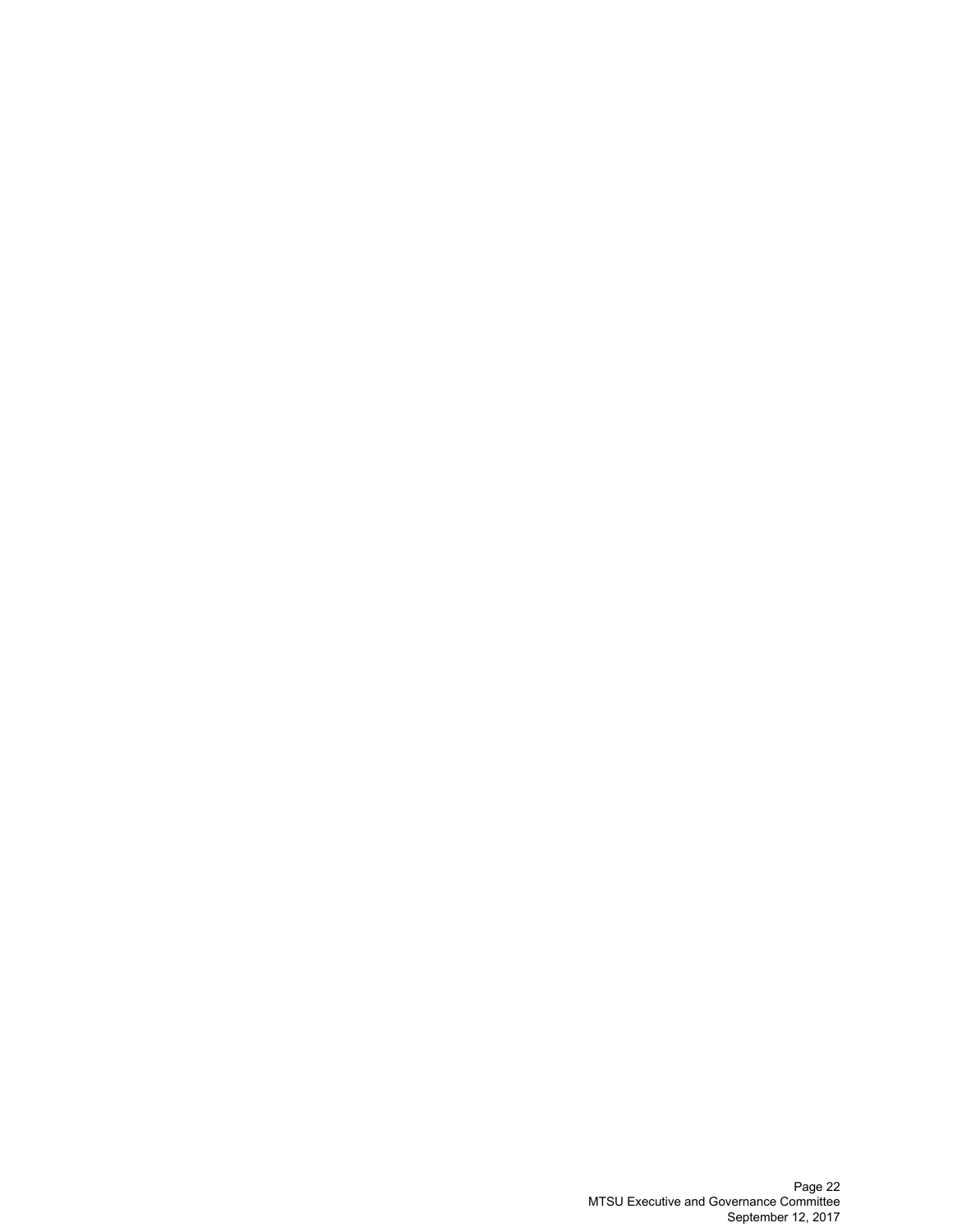

| <b>MEETING:</b>              | <b>Executive and Governance Committee</b> |
|------------------------------|-------------------------------------------|
| SUBJECT:                     | <b>Institutional Mission Statement</b>    |
| DATE:                        | September 12, 2017                        |
| <b>PRESENTER:</b>            | Dr. Mark Byrnes                           |
| <b>ACTION REQUIRED:</b>      | Voice Vote                                |
| <b>STAFF RECOMMENDATION:</b> | Approval                                  |

#### **BACKGROUND INFORMATION:**

Middle Tennessee State University is a public, state-supported, comprehensive university in the State University and Community College System of Tennessee, which is coordinated by the Tennessee Higher Education Commission (THEC).

The University's mission is revisited, revised, and approved in accordance with the THEC strategic planning cycle.

The cycle drives the institution's strategic planning processes, the achievement of its longer term goals and its internal institutional effectiveness processes which are directly linked to the University's mission.

MTSU currently has a clearly defined mission statement approved by the Tennessee Board of Regents March 25, 2011, that is aligned with the THEC Master Plan for Postsecondary Education, 2015-2025 and the THEC Strategic Planning cycle.

As a state university now subject to the authority of the Middle Tennessee State University Board of Trustees (Board), MTSU is required to have a mission statement approved by the Board.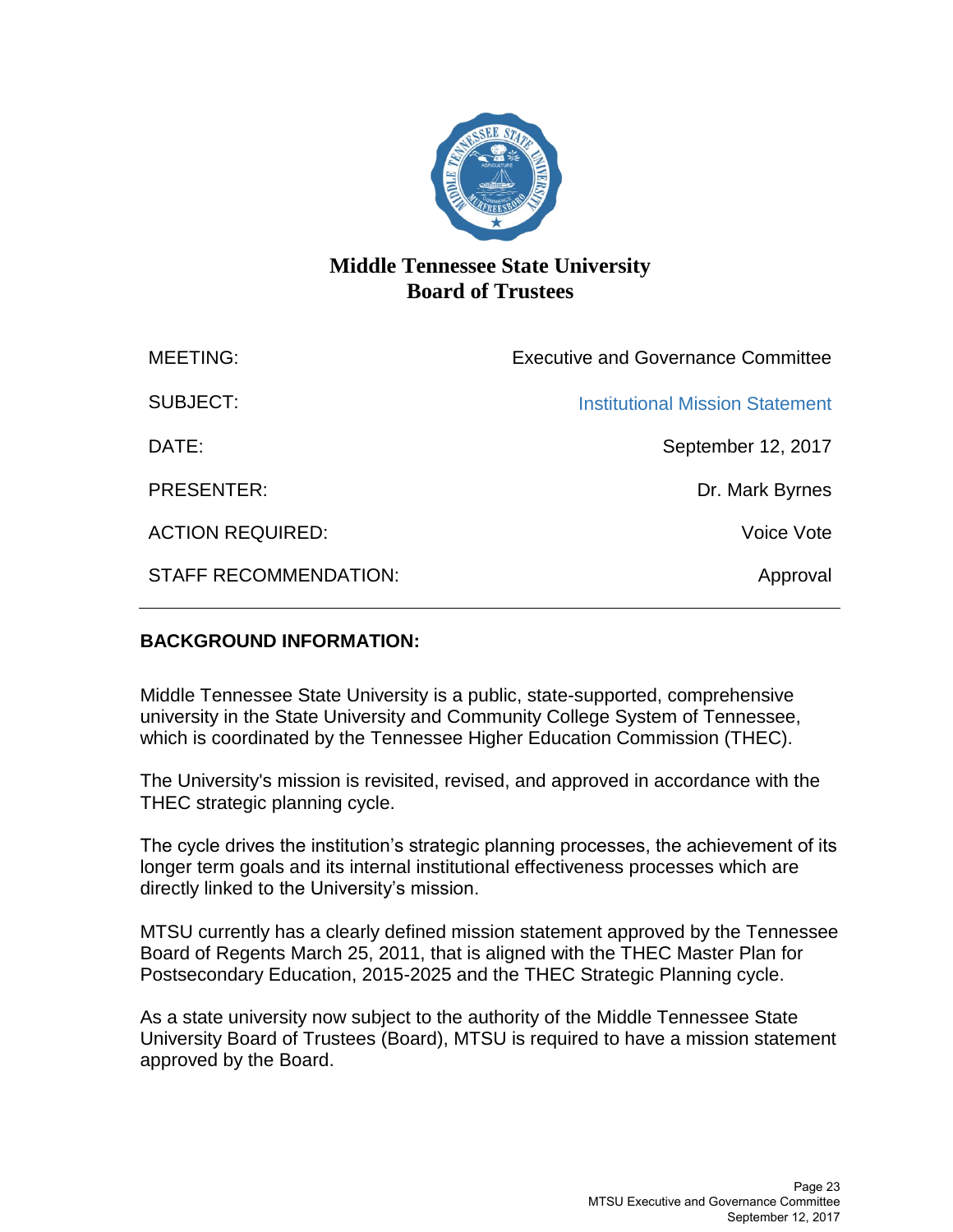MTSU's current mission statement is submitted for its review and approval. Future MTSU reviews of the mission will continue to be conducted in alignment with the THEC planning cycle and the requirements of the FOCUS Act.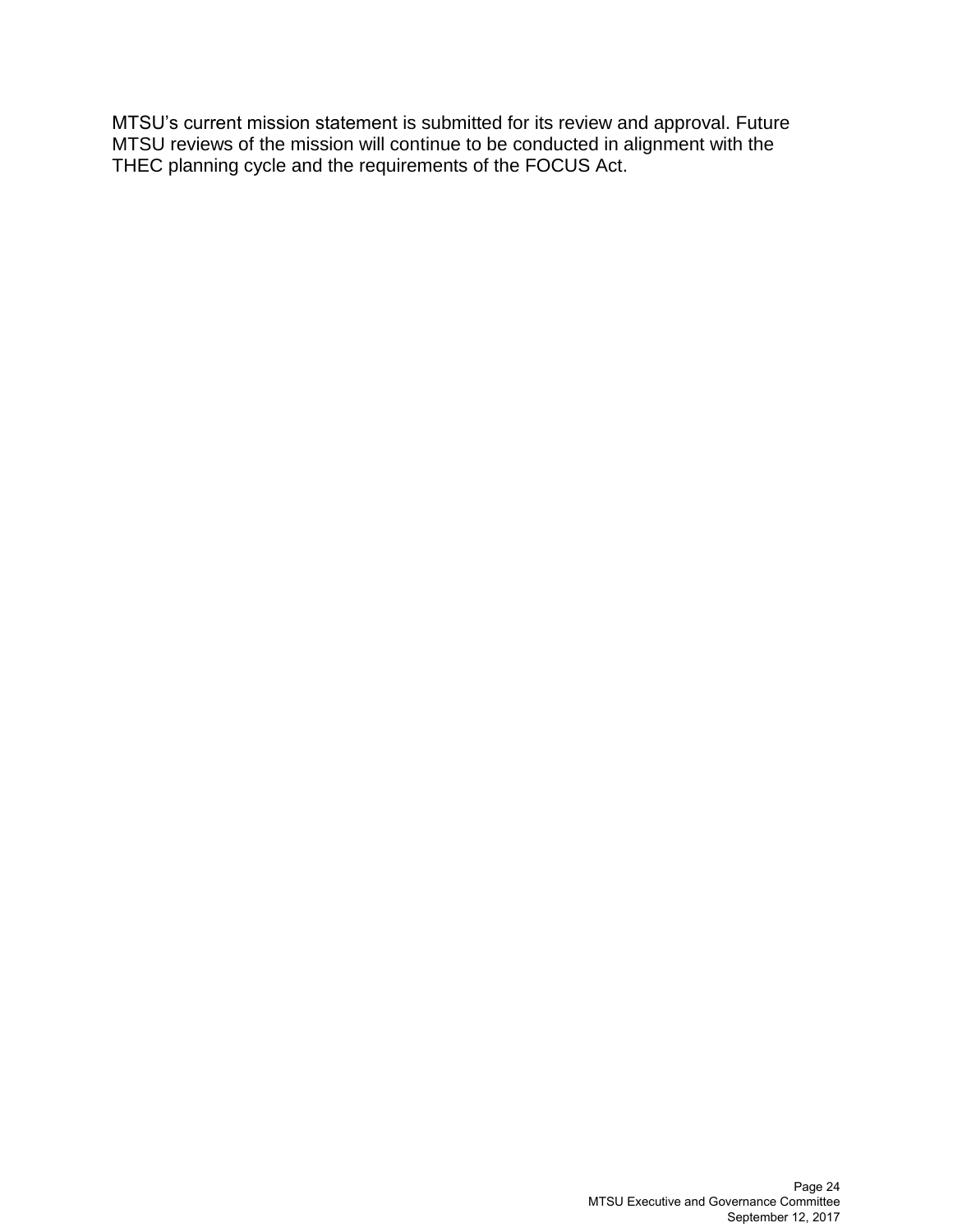## **Middle Tennessee State University**

### **Mission**

Middle Tennessee State University is a comprehensive university that embraces its role as the destination of choice for Tennessee undergraduates while expanding its reach nationally and internationally through signature programs and select masters and doctoral programs. The University generates, preserves, and disseminates knowledge and innovation and uses scholarship to enhance teaching and public service. The University is committed to preparing students to thrive in their chosen professions and a changing global society.

A major public institution of higher learning, MTSU is a member of the State University and Community College System of Tennessee.

*Approved September 12, 2017, by the Middle Tennessee State University Board of Trustees.*

## **Purpose**

To fulfill its mission, Middle Tennessee State University:

- Fosters a student-centered environment conducive to lifelong learning, personal development, and success;
- Offers a broad array of high quality, affordable academic programs grounded in a common core of arts and sciences;
- Enhances access and academic opportunity for a diverse student population, including distance learning and other special services and programs for first generation, non-traditional, high-achieving, and transfer students;
- Challenges students through diverse teaching methods and media including educational technology, experiential learning, undergraduate and graduate research, and co-curricular and extra-curricular activities;
- Recruits exceptional faculty and develops resources to support excellence in instruction, research, creative activity, and public and professional service;
- Develops and sustains academic partnerships, entrepreneurial activities, outreach and public service that support instruction and research and that meet the needs of communities throughout the region; and
- Serves as an emerging center for international study, understanding, and exchange.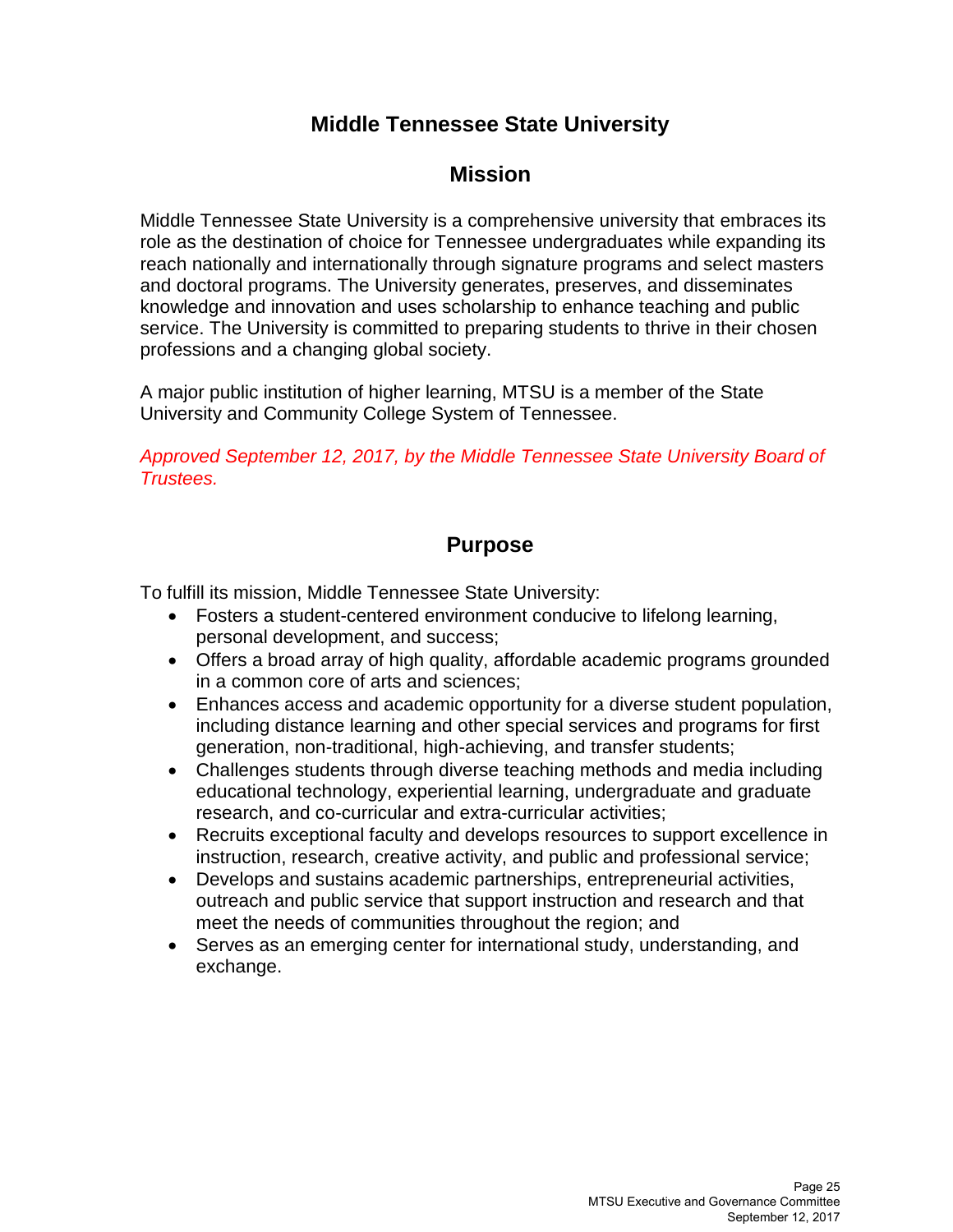### **Vision**

Middle Tennessee State University will be a vibrant hub for educating accomplished students who are civically engaged and globally responsible citizens; a seedbed for research and entrepreneurship; and an engine of cultural and economic development.

#### **Statement of Values**

Middle Tennessee State University is committed to developing and nurturing a community devoted to learning, growth and service. Each person who joins or affiliates with the community does so freely and accepts and practices the following core values and expectations:

**Honesty and Integrity.** he notions of personal and academic honesty and integrity are central to the existence of the MTSU community. All members of the community will strive to achieve and maintain the highest standards of academic achievement in the classroom and personal and social responsibility on- and off-campus.

**Respect for Diversity.** The MTSU community is composed of individuals, representing different races, ethnicities, sexual orientations, cultures, and ways of thinking. We respect individual differences and unique perspectives and acknowledge our commonalities.

**Engagement in the Community.** All members of the community are encouraged to participate in educationally purposeful activities that support and enhance the MTSU experience. Active involvement and personal investment in the classroom and throughout the community are hallmarks of an engaged citizen.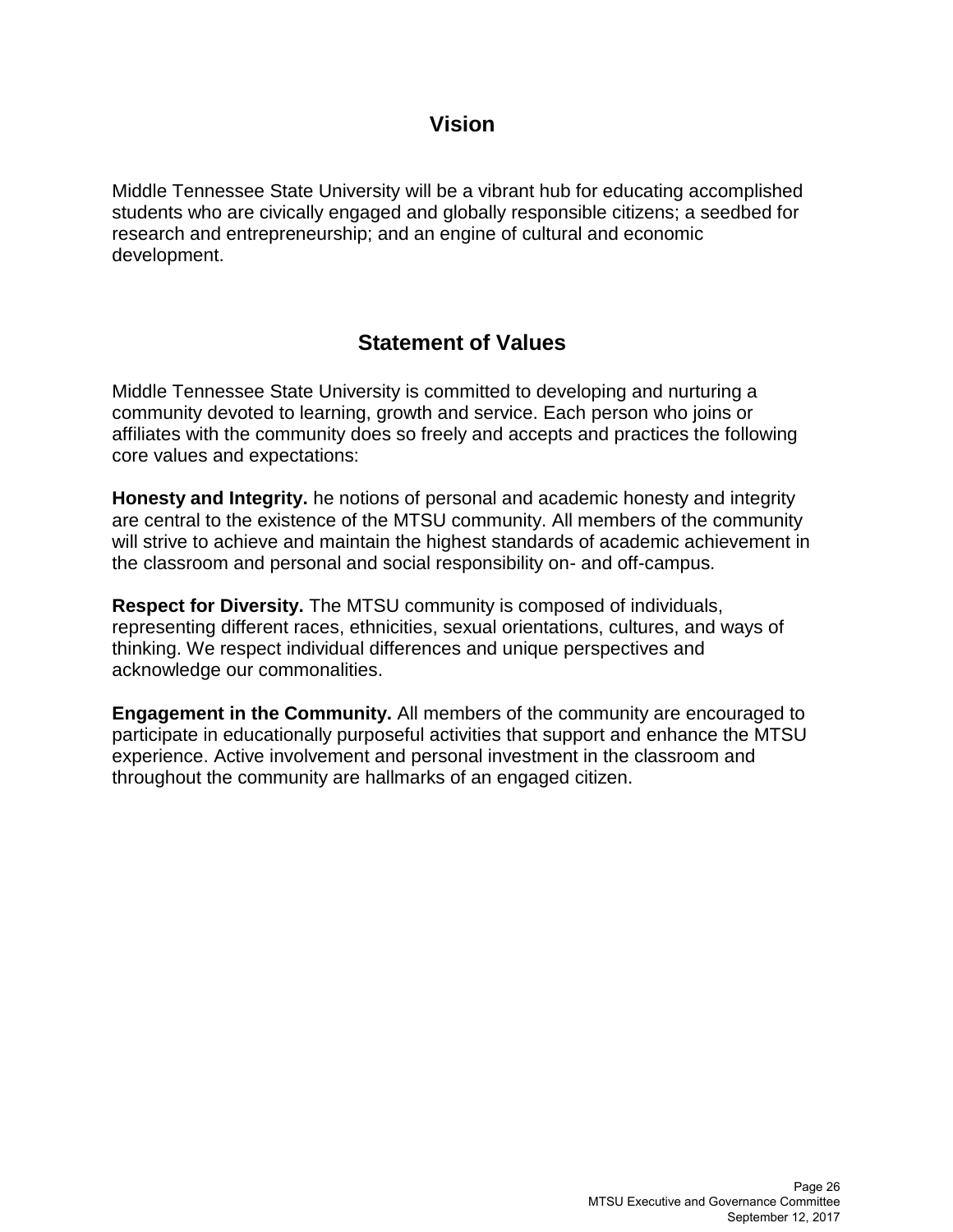

Tuesday, September 12, 2017 – 9:00 a.m. (CDT)

Tab 6

## Delegation of Limited Authority to Board Secretary to Make Technical Changes in Policies and Rules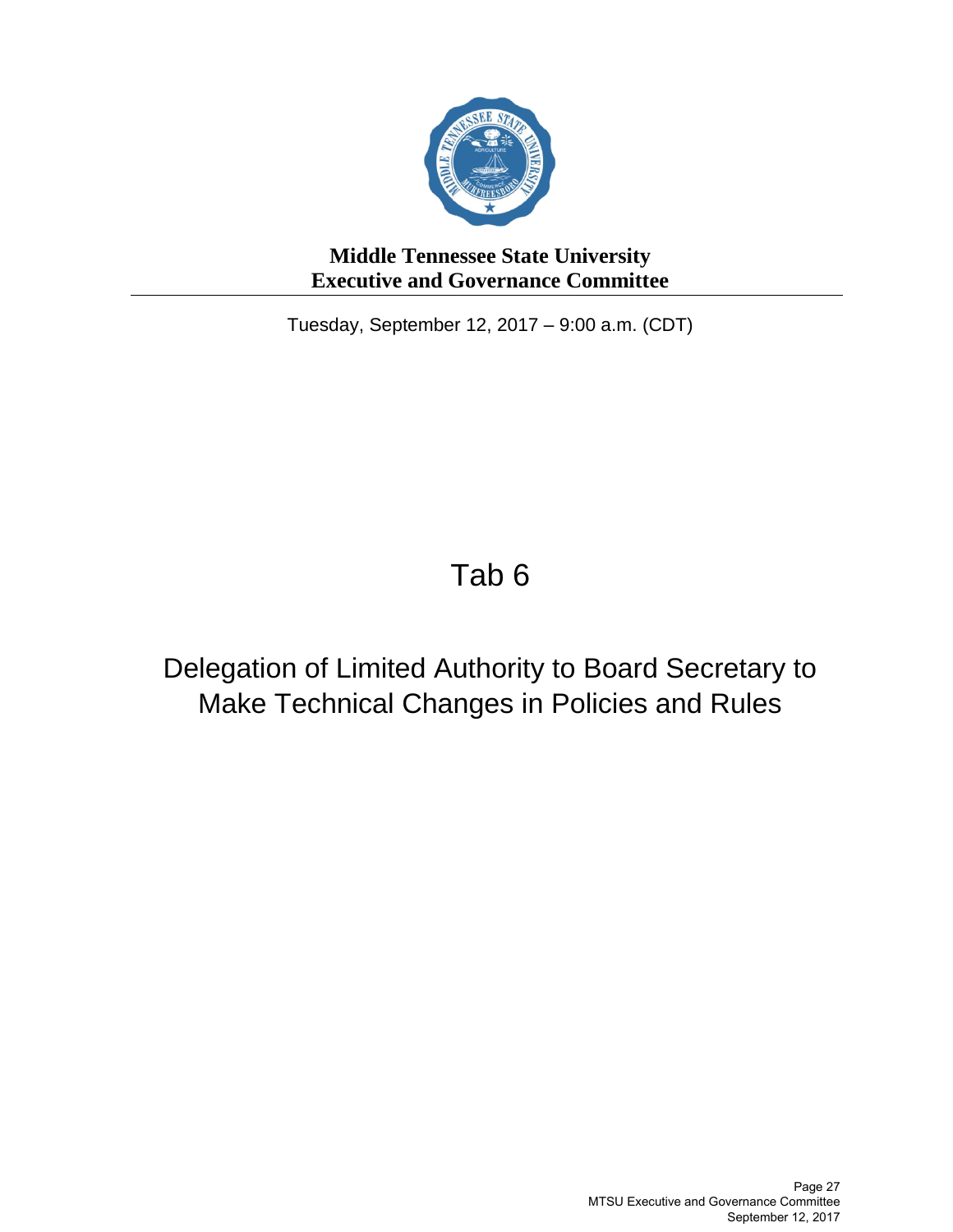Page 28 MTSU Executive and Governance Committee September 12, 2017